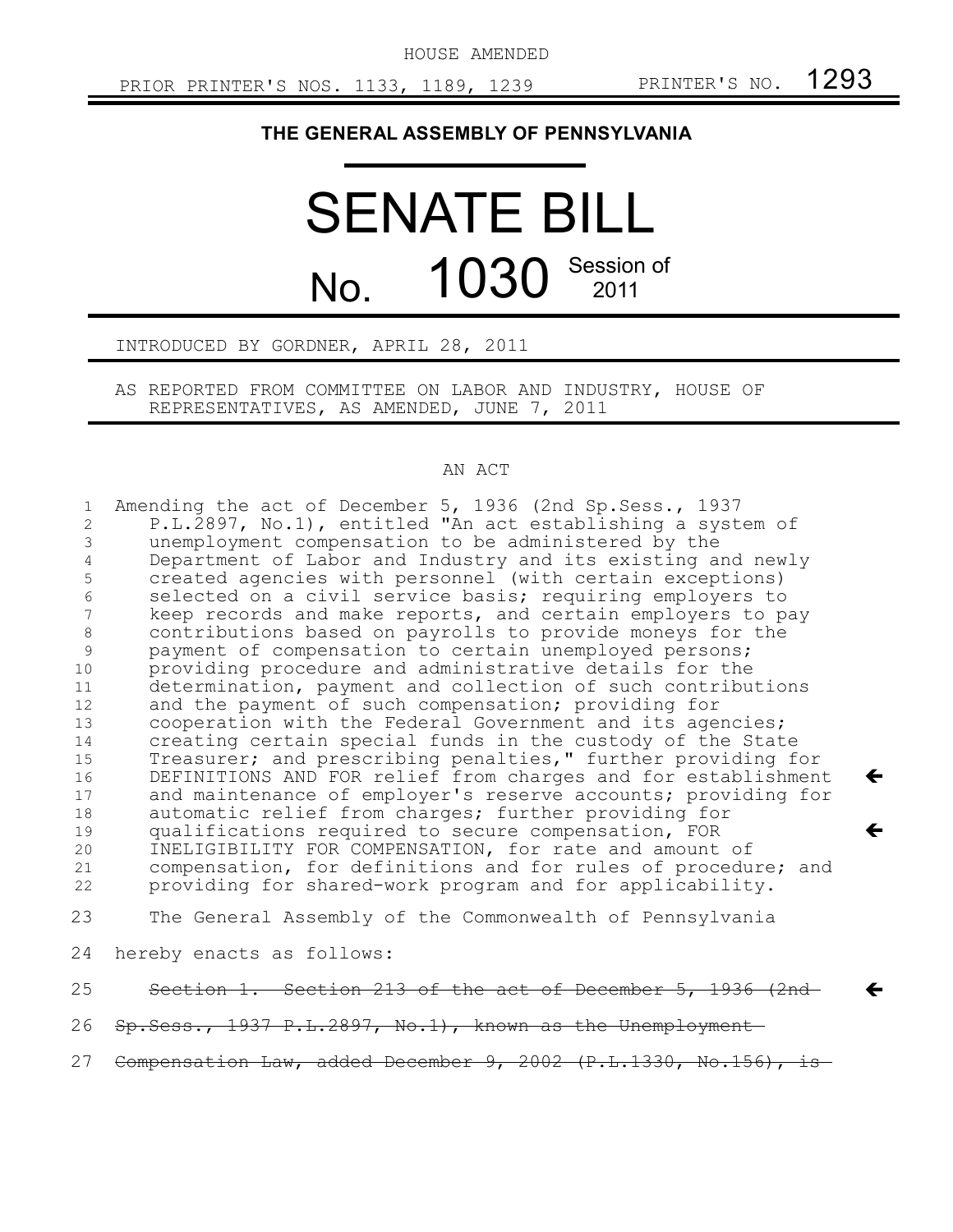amended to read: 1

SECTION 1. SECTION 4(G.1) OF THE ACT OF DECEMBER 5, 1936 (2ND SP.SESS., 1937 P.L.2897, NO.1), KNOWN AS THE UNEMPLOYMENT COMPENSATION LAW, ADDED JULY 10, 1980 (P.L.521, NO.108), IS AMENDED TO READ: 2 3 4 5

 $\leftarrow$ 

SECTION 4. DEFINITIONS.--THE FOLLOWING WORDS AND PHRASES, AS USED IN THIS ACT, SHALL HAVE THE FOLLOWING MEANINGS, UNLESS THE CONTEXT CLEARLY REQUIRES OTHERWISE. 6 7 8

\* \* \* 9

(G.1) "CREDIT WEEK" MEANS ANY CALENDAR WEEK IN AN INDIVIDUAL'S BASE YEAR WITH RESPECT TO WHICH HE WAS PAID IN EMPLOYMENT AS DEFINED IN THIS ACT, REMUNERATION OF NOT LESS THAN [FIFTY DOLLARS (\$50)] SIXTEEN (16) TIMES THE MINIMUM HOURLY WAGE REQUIRED BY THE ACT OF JANUARY 17, 1968 (P.L.11, NO.5), KNOWN AS THE MINIMUM WAGE ACT OF 1968. ONLY ONE CREDIT WEEK CAN BE ESTABLISHED WITH RESPECT TO ANY ONE CALENDAR WEEK. 10 11 12 13 14 15 16

\* \* \* 17

SECTION 1.1. SECTION 213 OF THE ACT, ADDED DECEMBER 9, 2002 (P.L.1330, NO.156), IS AMENDED TO READ: 18 19

Section 213. Relief from Charges for Certain Employers.--(a) An employer that makes payments in lieu of contributions pursuant to Article X, XI or XII shall be relieved of charges in accordance with section [302(a)] 302.1 and regulations of the department, for compensation paid on applications for benefits effective during a calendar year, if the employer satisfies the following requirements: 20 21 22 23 24 25 26

(1) The employer pays a nonrefundable solvency fee under subsection (b) for the calendar year within thirty (30) days after notice of the fee is sent to the employer's last known address. The department may for good cause extend the period 27 28 29 30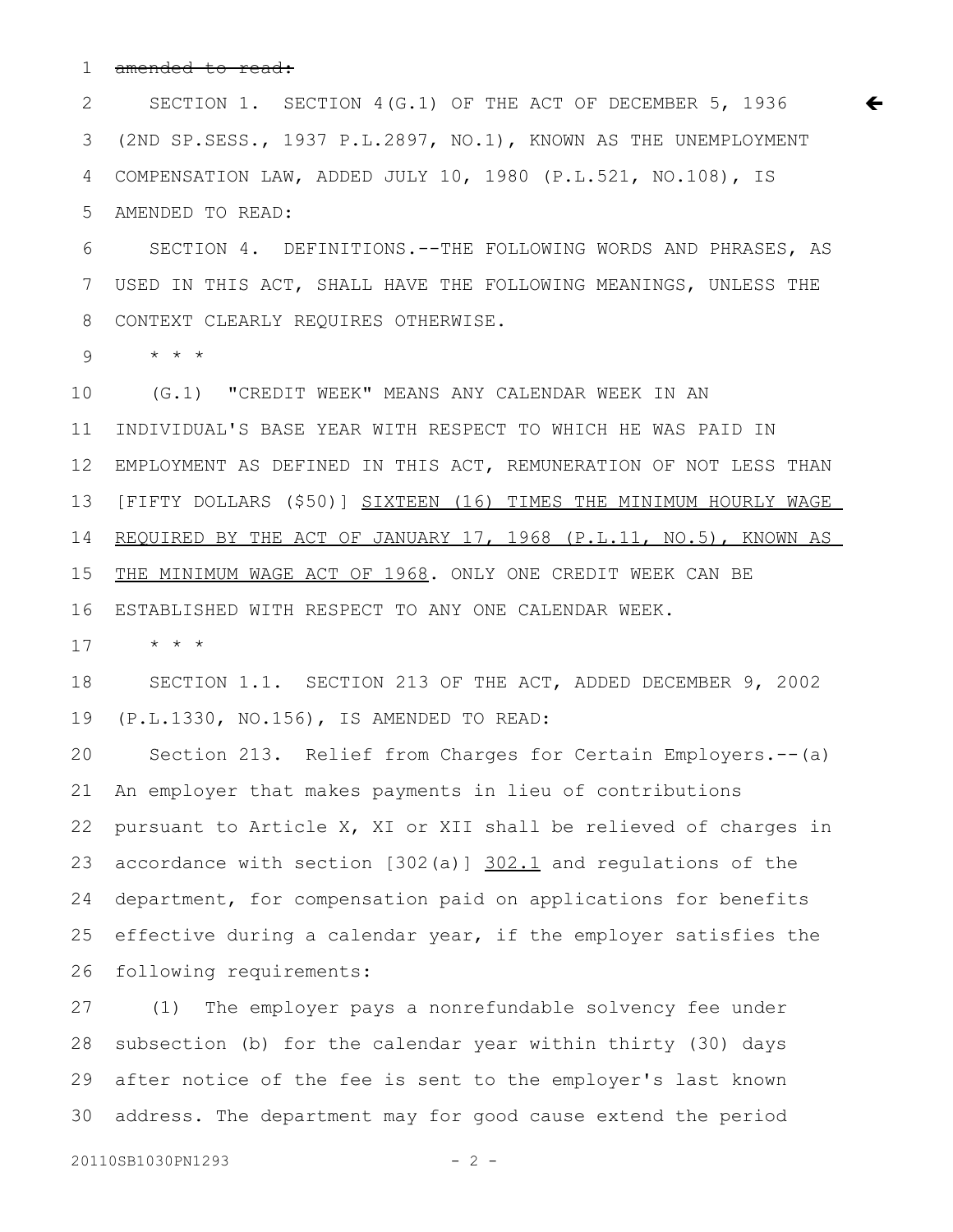within which the fee must be paid. 1

(2) All reports required by this act and regulations of the department for calendar quarters through the second calendar quarter of the preceding calendar year are filed. 2 3 4

(b) An employer's solvency fee for a calendar year shall be the monetary amount determined by multiplying the solvency fee rate for the year by the amount of wages paid, without regard to the exclusion in section  $4(x)(1)$ , by the employer in the four consecutive calendar quarters ending on June 30 of the preceding calendar year, provided that an employer's solvency fee for a year shall not be less than twenty-five dollars (\$25). 5 6 7 8 9 10 11

(1) For calendar years 2003, 2004 and 2005, the solvency fee rate shall be three ten thousandths (.0003). 12 13

(2) In 2005 the secretary shall redetermine the solvency fee rate. The secretary shall redetermine the rate so that the unrounded rate yields solvency fees approximately equal to the amount of compensation for which charges are relieved under this section. For purposes of redetermining the rate, the secretary shall use the amount of compensation for which charges are relieved under this section paid during 2003 and 2004 and the amount of wages paid, without regard to the exclusion in section  $4(x)(1)$ , during the same time period by employers who paid a solvency fee under this section. The rate as redetermined shall take effect for the next calendar year and shall remain in effect for three years. 14 15 16 17 18 19 20 21 22 23 24 25

(3) Beginning in 2008 and each fifth year thereafter, the secretary shall redetermine the solvency fee rate. The secretary shall redetermine the rate so that the unrounded rate yields solvency fees approximately equal to the amount of compensation for which charges are relieved under this section. For purposes 26 27 28 29 30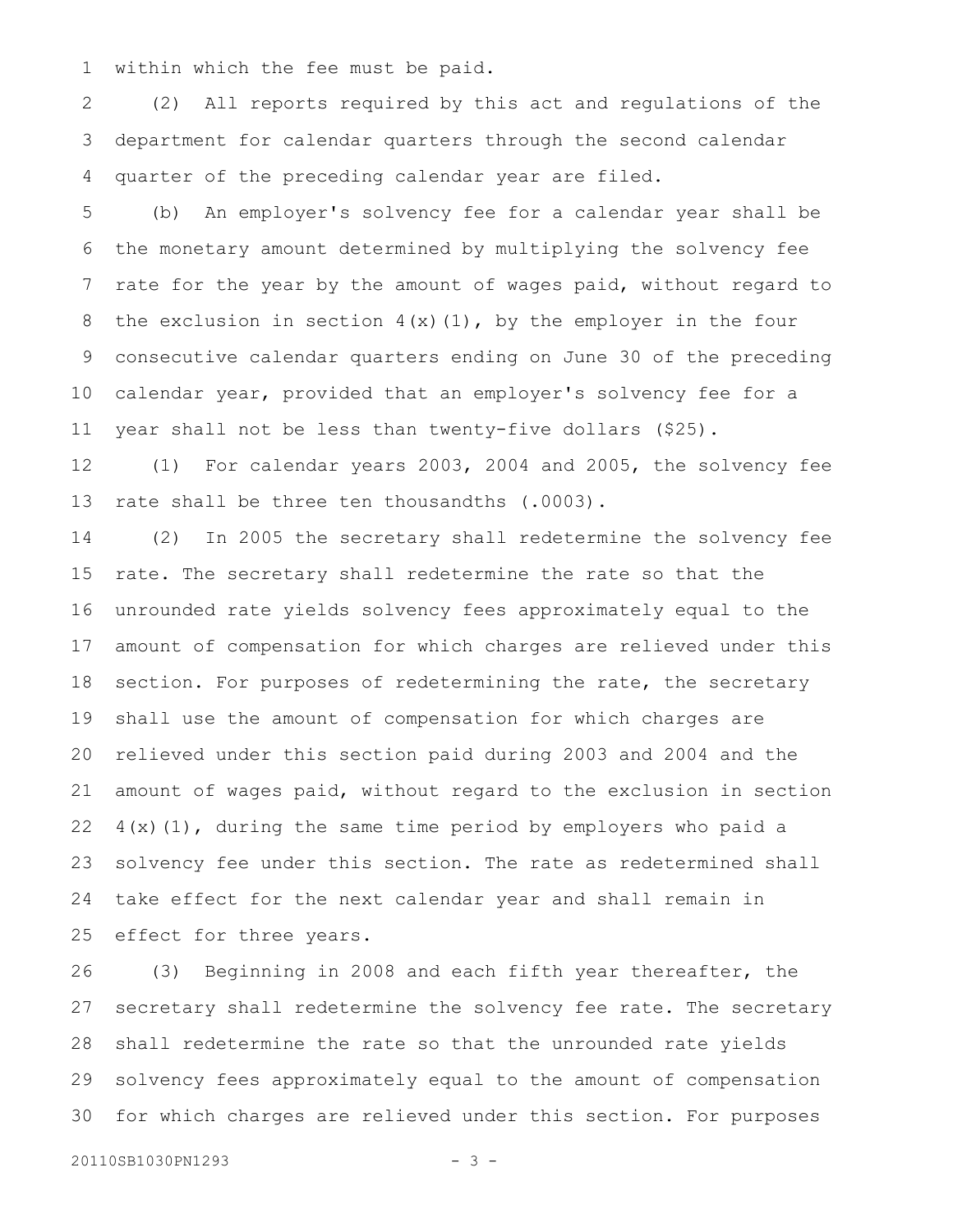of redetermining the rate, the secretary shall use the amount of compensation for which charges are relieved under this section paid during the five calendar years immediately preceding the year in which the redetermination occurs and the amount of wages paid, without regard to the exclusion in section  $4(x)(1)$ , during the same time period by employers who paid a solvency fee under this section. The rate as redetermined shall take effect for the next calendar year and shall remain in effect for five years. (4) If the solvency fee rate redetermined under paragraphs (2) and (3) is not a multiple of one-hundredth of one per cent, it shall be rounded to the next higher multiple of one-hundredth of one per cent. 1 2 3 4 5 6 7 8 9 10 11 12

(c) Solvency fees paid by employers under this section shall be deposited in the Unemployment Compensation Fund. Compensation for which charges are relieved under this section shall not be used in the calculation of the State adjustment factor under section 301.1(e). 13 14 15 16 17

(d) The provisions of this section shall constitute the exclusive means by which an employer who makes payments in lieu of contributions pursuant to Article X, XI or XII may be excused from reimbursing the Unemployment Compensation Fund for compensation paid to an individual that is based on wages paid by the employer or that portion of the individual's compensation determined in accordance with section 1108. 18 19 20 21 22 23 24

(e) A group account under section 1109 shall constitute an employer for purposes of this section. 25 26

Section 2. Section 302 of the act, amended March 24, 1964 (Sp.Sess., P.L.53, No.1), July 6, 1977 (P.L.41, No.22), July 21, 1983 (P.L.68, No.30), December 19, 1996 (P.L.1476, No.189) and December 9, 2002 (P.L.1330, No.156), is amended to read: 27 28 29 30

20110SB1030PN1293 - 4 -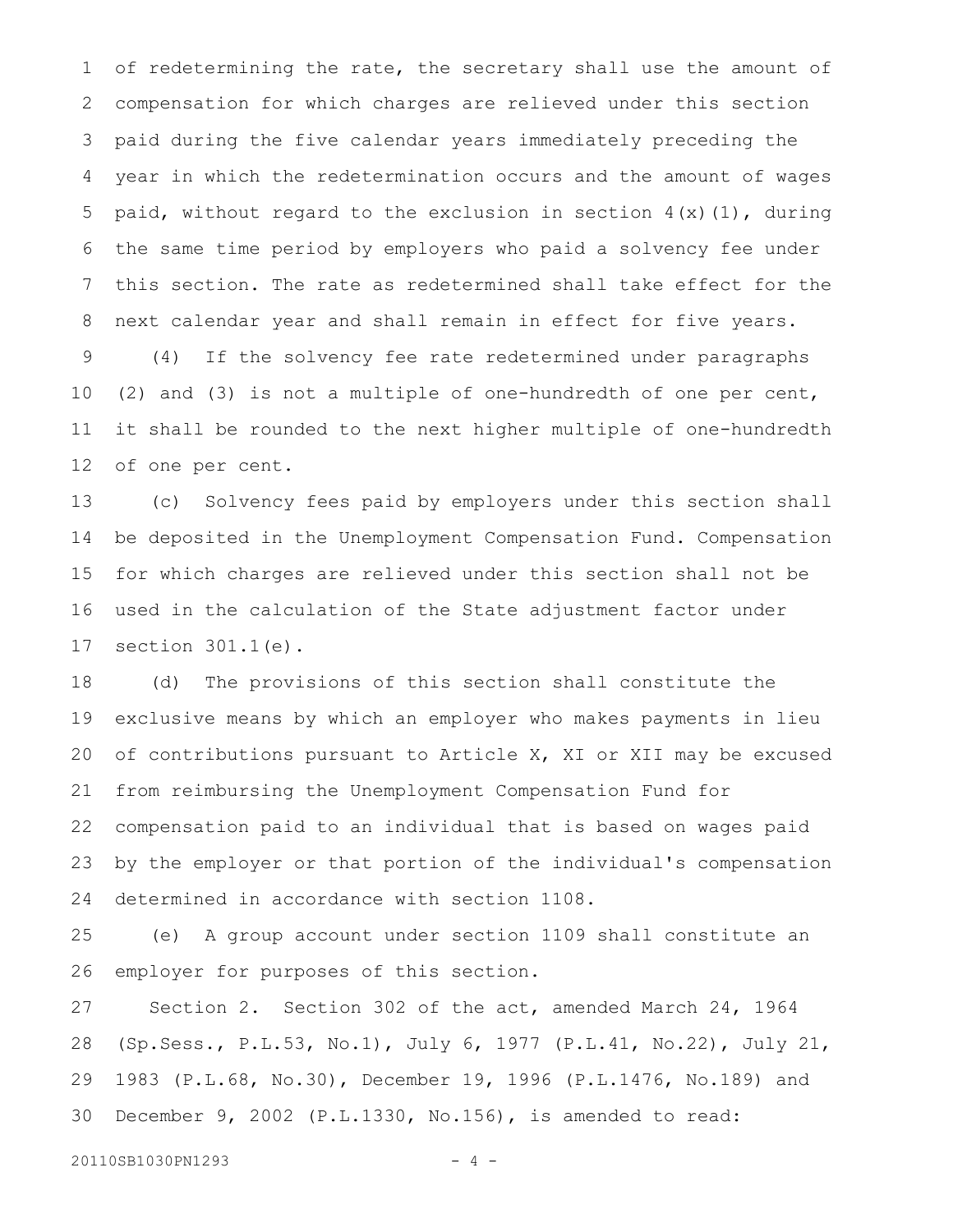Section 302. Establishment and Maintenance of Employer's Reserve Accounts.--The department shall establish and maintain for each employer a separate employer's reserve account in the following manner: 1 2 3 4

(a) [(1) Such account shall be credited with all contributions paid by such employer for periods subsequent to June thirtieth, one thousand nine hundred forty-eight. Such account shall be charged with an amount determined by multiplying the wages of compensated employes of such employer for the twelve month period ended June thirtieth, one thousand nine hundred forty-nine, by the state experience heretofore used in determining rates of contributions for the year one thousand nine hundred forty-nine. Subsequent to January 1, 1984, such] An employer's account shall be charged with all compensation, including dependents' allowances, paid to each individual who received from such employer wage credits constituting the base of such compensation, in the proportion that such wage credits with such employer bears to the total wage credits received by such individual from all employers[: Provided, That if the department finds that such individual was separated from his most recent work for such employer due to being discharged for willful misconduct connected with such work, or due to his leaving such work without good cause attributable to his employment, or due to his being separated from such work under conditions which would result in disqualification for benefits under the provisions of section 3 or section 402(e.1), thereafter no compensation paid to such individual with respect to any week of unemployment occurring subsequent to such separation, which is based upon wages paid by such employer with respect to employment prior to such separation, shall be charged 5 6 7 8 9 10 11 12 13 14 15 16 17 18 19 20 21 22 23 24 25 26 27 28 29 30

20110SB1030PN1293 - 5 -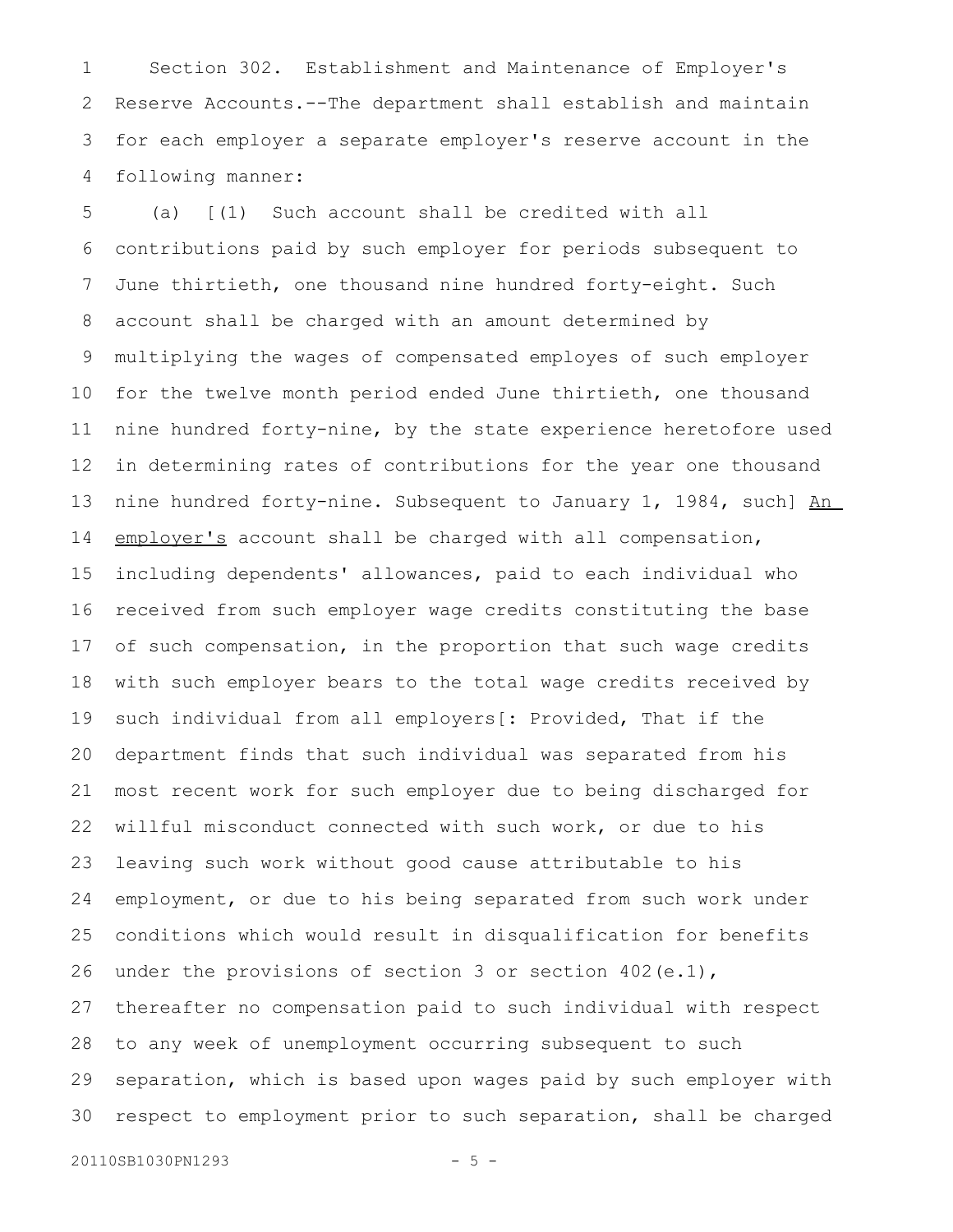to such employer's account under the provisions of this subsection (a); provided, such employer has filed a notice with the department in accordance with its rules and regulations and within the time limits prescribed therein; and provided if the department finds that such individual's unemployment is directly caused by a major natural disaster declared by the President pursuant to section 102(1) of the Disaster Relief Act of 1970 (P.L.91-606) and such individual would have been eligible for disaster unemployment assistance as provided in section 240 of that act with respect to such unemployment but for the receipt of unemployment compensation, no compensation paid to such individual with respect to any week of unemployment occurring due to such natural disaster, to a maximum of the eight weeks immediately following the President's declaration of emergency, shall be charged to the employer's account under the provisions of this subsection. 1 2 3 4 5 6 7 8 9 10 11 12 13 14 15 16

(2) Notwithstanding the provisions of paragraph (1) of this subsection, if the department finds that an individual subsequent to separation from his work is engaged in part-time work for a base year employer, other than a base year employer from whom he has separated, compensation paid to such individual with respect to any week of unemployment occurring subsequent to such separation and while such part-time work continues without material change, shall not be charged to the account of such part-time employer; provided, such part-time employer has filed a notice with the department in accordance with its rules and regulations and within the time limits prescribed therein. 17 18 19 20 21 22 23 24 25 26 27

(2.1) Notwithstanding the provisions of paragraph (1) of this subsection, if the department finds that an individual was separated from his most recent work for such employer due to a 28 29 30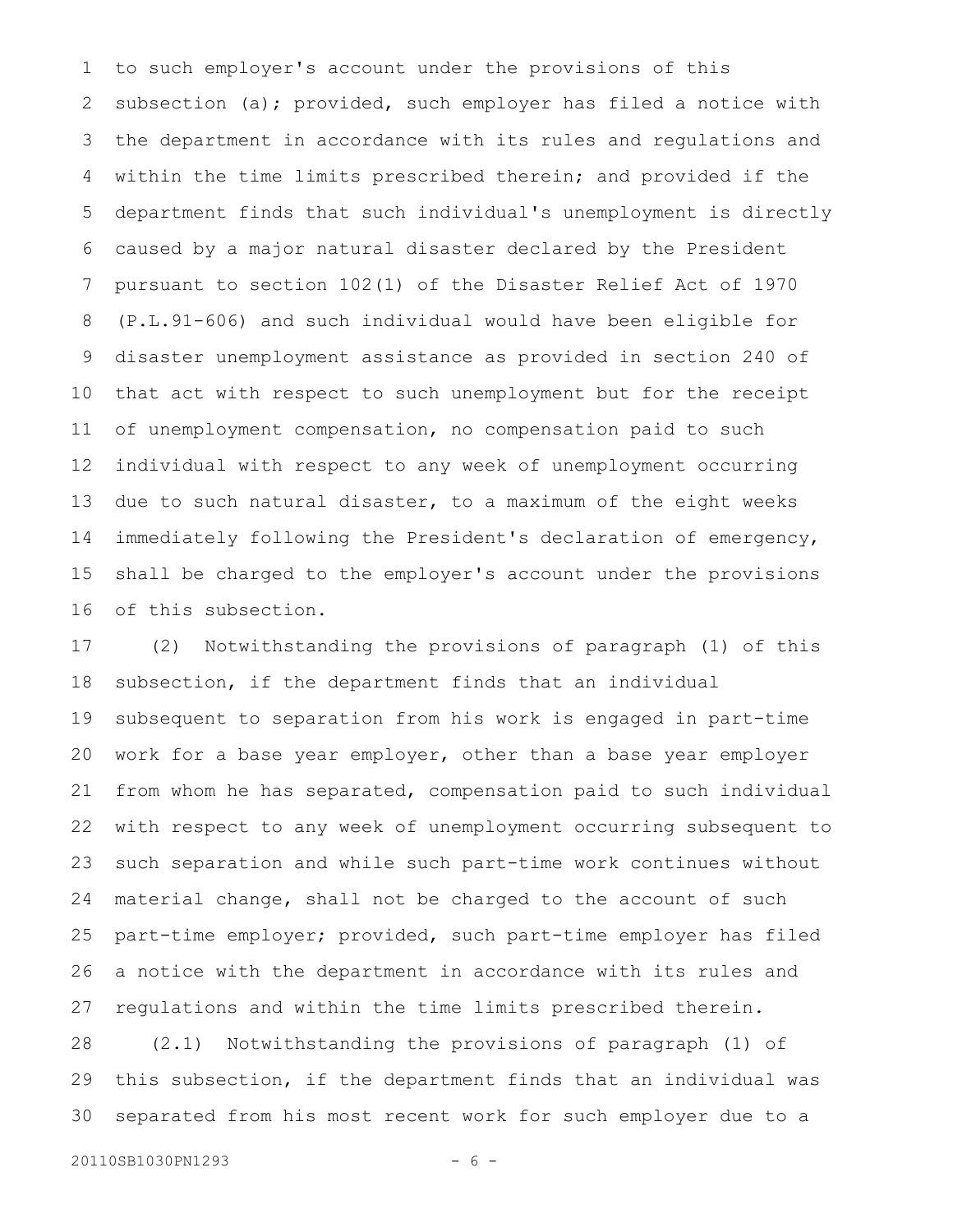cessation of business of eighteen months or less caused by a disaster, compensation paid to such individual with respect to any week of unemployment occurring subsequent to such separation shall not be charged to the account of such employer; provided, such employer has filed a notice with the department in accordance with its rules and regulations and within the time limits prescribed therein. 1 2 3 4 5 6 7

(3) The findings and determinations of the department under this subsection (a) shall be subject to appeal in the manner provided in this act for appeals from determinations of compensation: Provided, That where the individual's eligibility for compensation has been finally determined under the provisions of Article V of this act, such determination shall not be subject to attack in proceedings under this section. 8 9 10 11 12 13 14

(4) The reserve account of any employer who pays contributions under this section shall not be charged with respect to benefits paid to any individual whose base period wages include wages for previously uncovered services as defined in section 401(g) to the extent that the unemployment insurance fund is reimbursed for such benefits pursuant to section 121 of Public Law 94-566]. 15 16 17 18 19 20 21

(b) Any employer, at any time, may voluntarily pay into the Unemployment Compensation Fund an amount in excess of the contributions required to be paid under the provisions of this act, and such amount shall be forthwith credited to his reserve account. His rate of contribution shall be computed or recomputed, as the case may be, with such amount included in the calculation. To affect such employer's rate of contribution for any year, such amount shall be paid not later than thirty days following the mailing of notice of his rate of contribution for 22 23 24 25 26 27 28 29 30

20110SB1030PN1293 - 7 -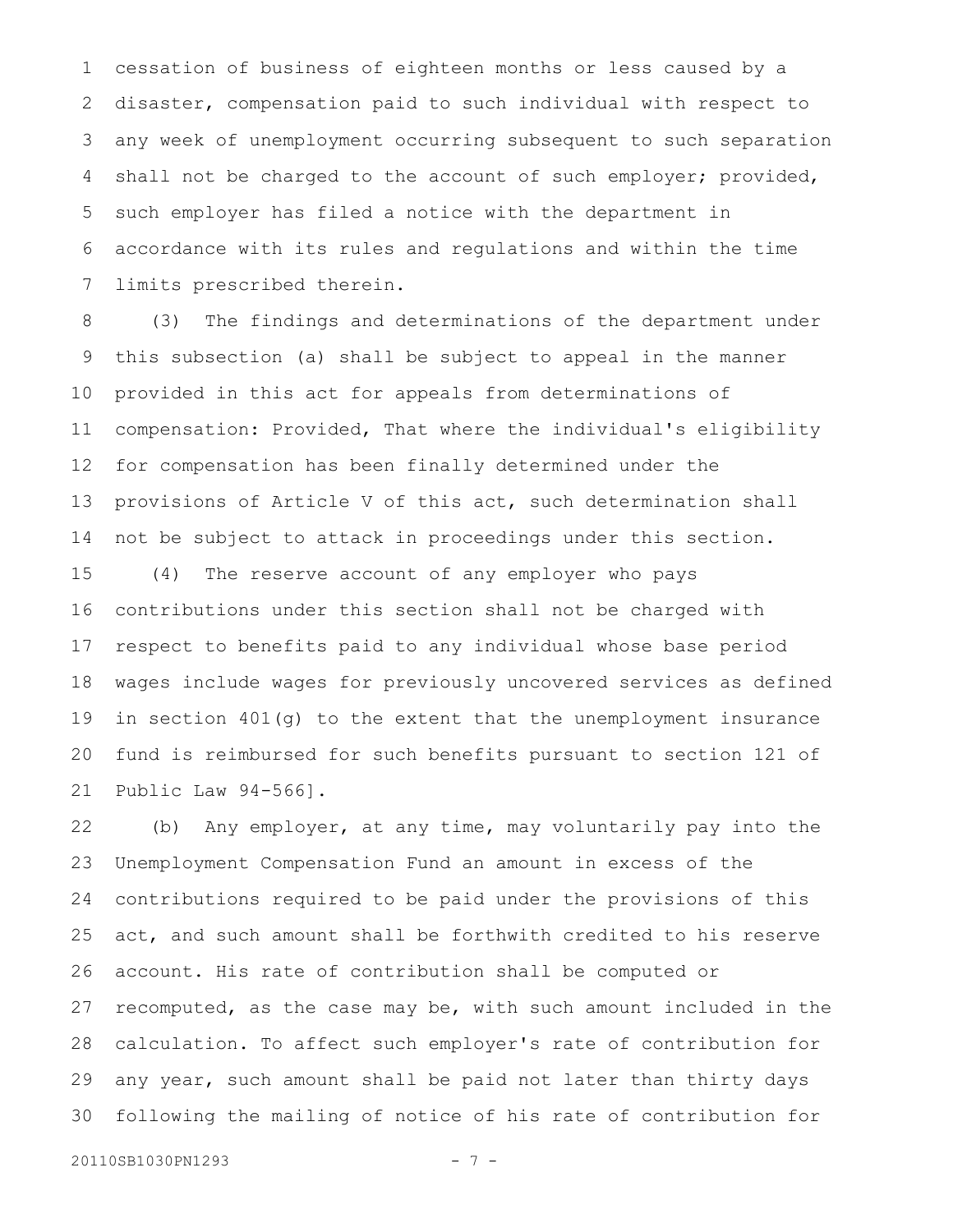such year: Provided, That for good cause, such time may be extended by the department: And provided further, That such amount, when paid as aforesaid, shall not be refunded or used as a credit in the payment of contributions in whole or in part. In no event shall any such amount be included in the computation or recomputation for any year unless it is paid within one hundred twenty days after the beginning of such year. 1 2 3 4 5 6 7

(c) (1) For the purpose of determining any employer's rate of contribution for any year, the phrase "balance in an employer's reserve account" as used in sections 301, 301.1 and 301.2 of this act shall mean the amount ascertained as of the computation date by subtracting the amounts charged to his reserve account from the amounts credited thereto including voluntary contributions. If, as of the computation date, the amounts charged to his reserve account exceed the amounts credited by an amount equivalent to more than twenty per centum (20%) of his average annual payroll, the employer may elect, subject to the provisions of section 301.1(f) of this act to have his reserve account balance adjusted to a negative balance equal to twenty per centum (20%) of his average annual payroll. This subsection as amended shall apply to elections made after December 31, 1986. 8 9 10 11 12 13 14 15 16 17 18 19 20 21 22

(2) Notwithstanding the provisions of section 301.1(f) and paragraph (1) of this subsection, for elections made on or after January 1, 1984 and before May 1, 1986, if the amounts charged to the employer's reserve account exceed the amounts credited by an amount equivalent to more than ten per centum (10%) of his average annual payroll, the department, after determining his Reserve Ratio Factor shall, upon the election of the employer, adjust his reserve account balance to a negative balance equal 23 24 25 26 27 28 29 30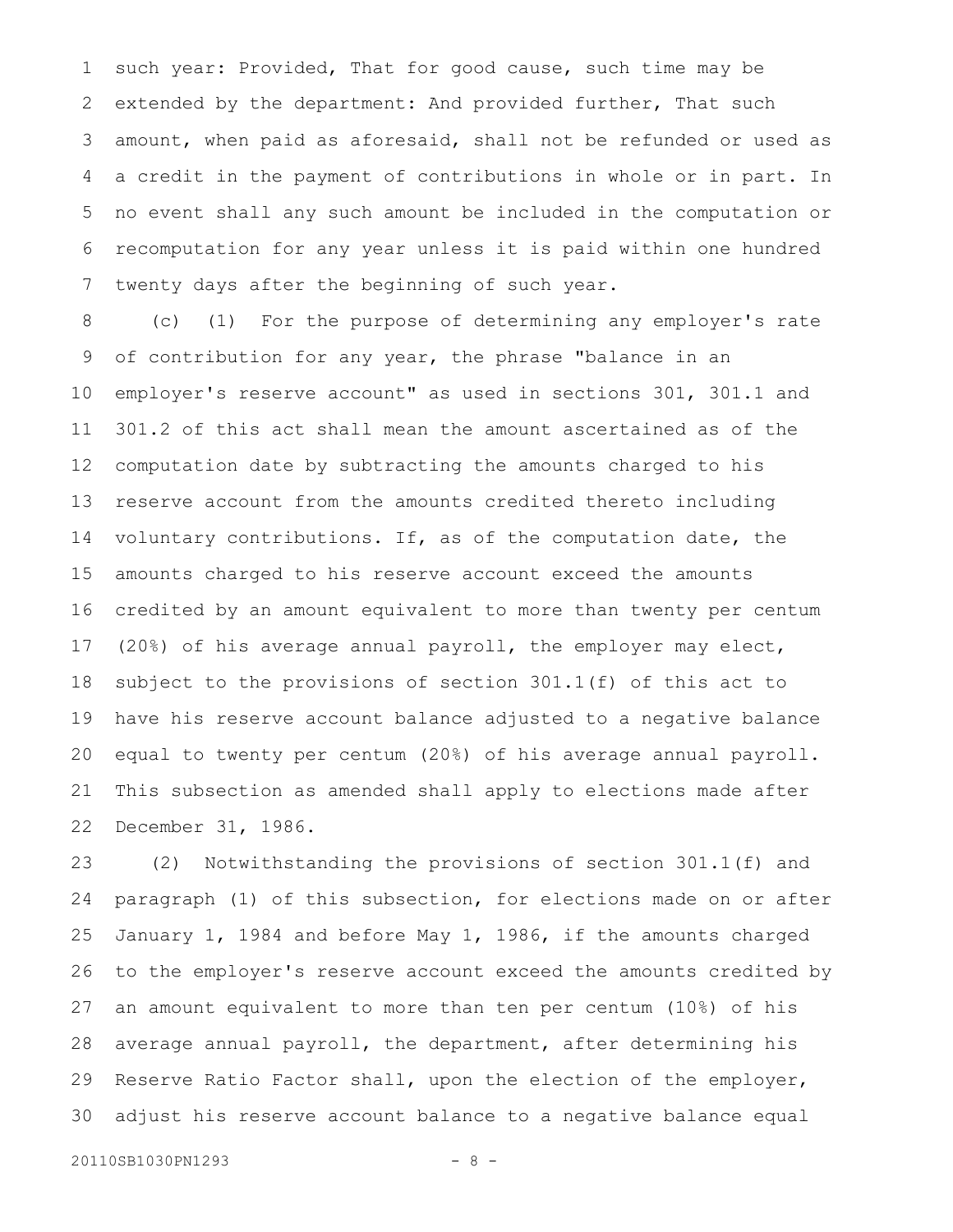to ten per centum (10%) of his average annual payroll. With respect to future adjustments of negative balance accounts, the secretary shall, upon the election of the employer, make adjustments as follows: 1 2 3 4

(i) In relation to adjustments made for the second time after January 1, 1984 and before May 1, 1986, if the amounts charged to his reserve account exceed the amounts credited by an amount equivalent to more than fifteen per centum (15%) of his average annual payroll, the department shall, upon the election of the employer, adjust the reserve account balance to a negative balance equal to fifteen per centum (15%) of his average annual payroll. 5 6 7 8 9 10 11 12

(ii) In relation to adjustments made for the third time after January 1, 1984 and before May 1, 1986, if the amounts charged to his reserve account exceed the amounts credited by an amount equivalent to more than twenty per centum (20%) of his average annual payroll, the department shall, upon the election of the employer, adjust his reserve account balance to a negative balance equal to twenty per centum (20%) of his average annual payroll. 13 14 15 16 17 18 19 20

(d) The department shall terminate the reserve account of any employer who has not paid contributions for a period of four consecutive twelve month periods, ending June thirtieth in any year. 21 22 23 24

(e) Nothing contained in this act shall be construed to grant to any employer any claim or right of withdrawal with respect to any amount allocated to him from, or paid by him into, the Unemployment Compensation Fund, except as provided in section three hundred eleven hereof. 25 26 27 28 29

Section 3. The act is amended by adding a section to read: 30

20110SB1030PN1293 - 9 -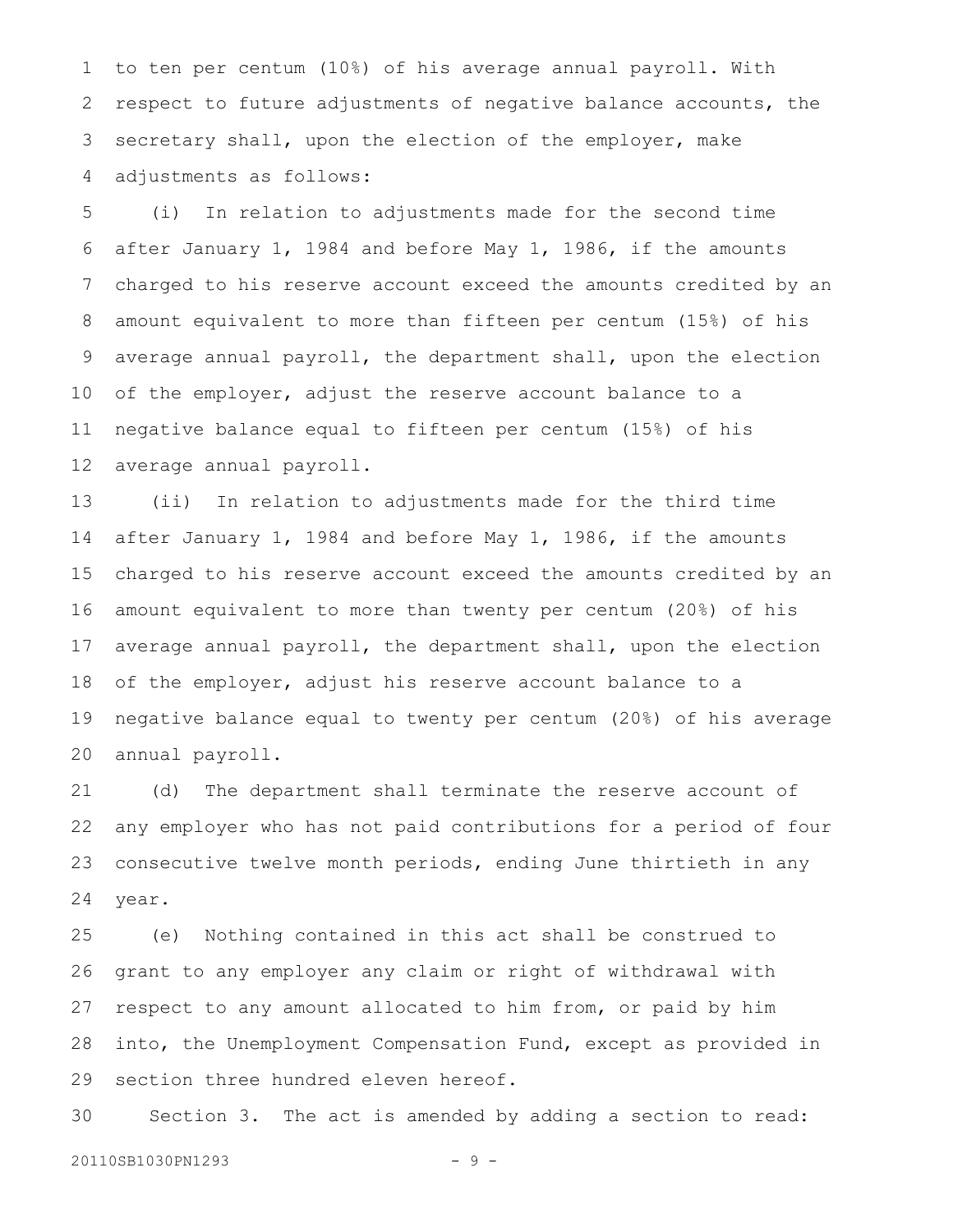| Section 302.1. Relief from Charges.--Notwithstanding any              |
|-----------------------------------------------------------------------|
| other provisions of this act assigning charges for compensation       |
| paid to employes, the department shall relieve an employer of         |
| charges for compensation in accordance with this section and          |
| section 213 of this act.                                              |
| (a) Circumstances allowing relief:                                    |
| (1) If an individual was separated from his most recent work          |
| for an employer due to being discharged for willful misconduct        |
| connected with that work, or due to his leaving that work             |
| without good cause attributable to his employment, or due to his      |
| being separated from such work under conditions which would           |
| result in disqualification for benefits under the provisions of       |
| section 3 or section 402(e.1), the employer shall be relieved of      |
| charges for compensation paid to the individual with respect to       |
| any week of unemployment occurring subsequent to such                 |
| separation. Relief from charges under this paragraph terminates       |
| if the employe returns to work for the employer.                      |
| (2) If an individual's unemployment is directly caused by a           |
| major natural disaster declared by the President of the United        |
| States pursuant to section 102(1) of the Disaster Relief Act of<br>20 |
| 1970 (Public Law 91-606, 42 U.S.C. \$ 4401 et seq.) and the           |
| individual would have been eligible for disaster unemployment         |
| assistance as provided in section 240 of the Disaster Relief Act      |
| of 1970 with respect to that unemployment but for the receipt of      |
| unemployment compensation, an employer shall be relieved of           |
| charges for compensation paid to such individual with respect to      |
| any week of unemployment occurring due to the natural disaster,       |
| to a maximum of the eight weeks immediately following the             |
| declaration of emergency by the President of the United States.       |
| (3) If an individual subsequent to separation from his work           |
|                                                                       |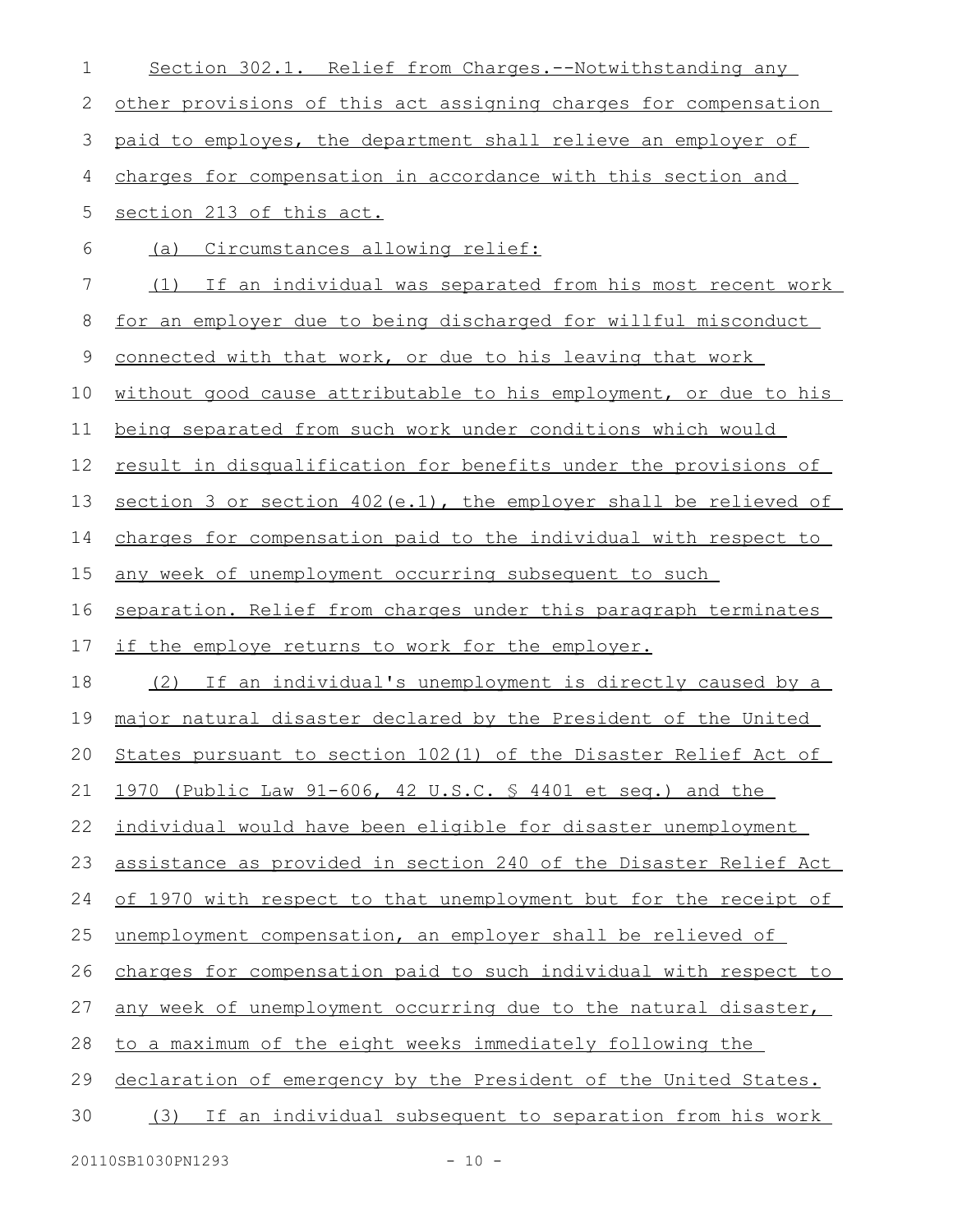| 1  | is engaged in part-time work for a base year employer, other     |
|----|------------------------------------------------------------------|
| 2  | than a base year employer from whom he has separated, the part-  |
| 3  | time employer shall be relieved of charges for compensation paid |
| 4  | to the individual with respect to any week of unemployment       |
| 5  | occurring subsequent to the separation and while such part-time  |
| 6  | work continues without material change.                          |
| 7  | (4) If the department finds that an individual was separated     |
| 8  | from his most recent work for an employer due to a cessation of  |
| 9  | business of eighteen months or less caused by a disaster, the    |
| 10 | employer may be relieved of charges for compensation paid to     |
| 11 | such individual with respect to any week of unemployment         |
| 12 | occurring subsequent to that separation. Relief from charges     |
| 13 | under this paragraph terminates if the employe returns to work   |
| 14 | for the employer.                                                |
| 15 | Requests for relief from charges:<br>(b)                         |
| 16 | Except as provided in subsection (c), in order to be<br>(1)      |
| 17 | granted relief from charges for compensation an employer must    |
| 18 | file a request with the department in the manner provided, and   |
| 19 | containing all information required, by the department's         |
| 20 | regulations.                                                     |
| 21 | (2) If an employer is requesting relief from charges on the      |
| 22 | basis of a separation that occurs on or before the date the      |
| 23 | claimant files an application for benefits or on the basis of    |
| 24 | continuing part-time work, the following shall apply:            |
| 25 | (i) If the request is filed within fifteen (15) days after       |
| 26 | the date of the earliest notice issued by the department under   |
| 27 | section 501(a) indicating that the claimant is eligible under    |
| 28 | section 401(a) and relief is granted, relief shall begin with    |
| 29 | the earliest week for which the claimant is eligible for         |
| 30 | benefits pursuant to the claimant's application for benefits.    |
|    | 20110SB1030PN1293<br>$-11 -$                                     |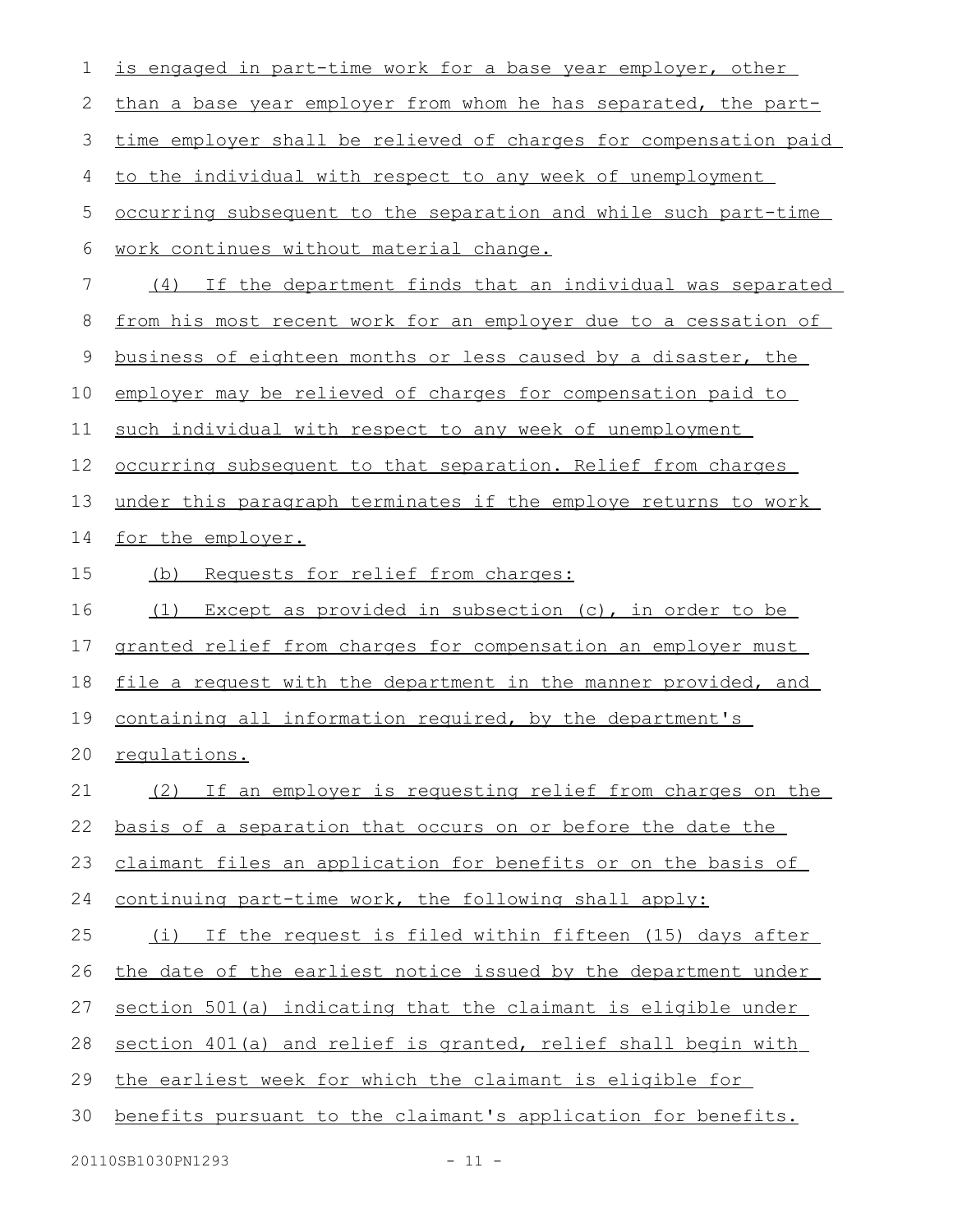| $\mathbf 1$ | (ii) If the request is not filed within the time period          |
|-------------|------------------------------------------------------------------|
| 2           | provided in subparagraph (i), relief, if granted by the          |
| 3           | department, shall begin with the earliest week ending fifteen    |
| 4           | (15) or more days subsequent to the date the request is filed.   |
| 5           | (3) If an employer is requesting relief from charges on the      |
| 6           | basis of a separation that occurs after the claimant files an    |
| 7           | application for benefits, the following shall apply:             |
| 8           | (i) If the request is filed within fifteen (15) days after       |
| $\mathsf 9$ | the date of the earliest notice issued by the department         |
| 10          | indicating that the claimant is claiming benefits subsequent to  |
| 11          | the separation and relief is granted, relief shall begin with    |
| 12          | the earliest week for which the claimant is eligible for         |
| 13          | benefits following the last day worked.                          |
| 14          | (ii) If the request is not filed within the time period          |
| 15          | provided in subparagraph (i), relief, if granted by the          |
| 16          | department, shall begin with the earliest week ending fifteen    |
| 17          | (15) or more days subsequent to the date the request is filed.   |
| 18          | (c) Relief from charges without a request:                       |
| 19          | (1) If a claimant is determined ineligible for benefits          |
|             | 20 under section 3 or section 402(b), (e) or (e.1) pursuant to a |
| 21          | notice of determination that has become final, the department    |
| 22          | shall grant relief from charges in accordance with subsection    |
| 23          | (a) (1) to the employer from whom the claimant was separated,    |
| 24          | beginning with the earliest week for which the claimant is       |
| 25          | eligible for benefits following the week or weeks governed by    |
| 26          | the notice of determination.                                     |
| 27          | (2) If a claimant is determined eligible for benefits under      |
| 28          | section 402(b) pursuant to a notice of determination that has    |
| 29          | become final, the department shall grant or deny relief from     |
| 30          | charges in accordance with subsection (a) (1) to the employer    |
|             |                                                                  |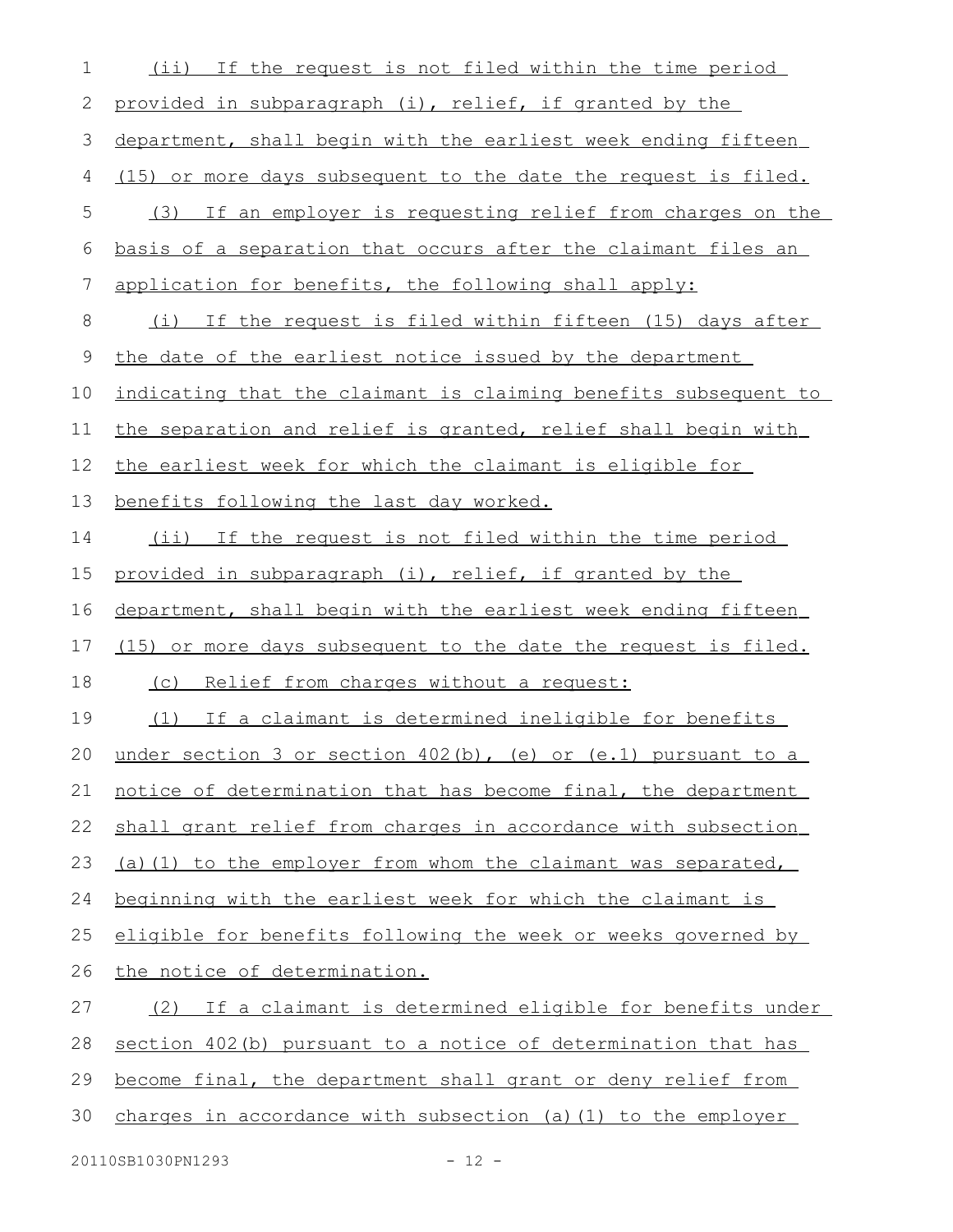| 1           | from whom the claimant was separated, beginning with the         |
|-------------|------------------------------------------------------------------|
| 2           | earliest week governed by the notice of determination, in        |
| 3           | accordance with the following:                                   |
| 4           | (i) The department shall grant relief from charges if the        |
| 5           | claimant left work for the employer without good cause           |
| 6           | attributable to the claimant's employment.                       |
| 7           | The department shall deny relief from charges if the<br>$(i$ i)  |
| 8           | claimant left work for the employer with good cause attributable |
| $\mathsf 9$ | to the claimant's employment.                                    |
| 10          | Relief from charges granted to an employer remains in<br>(3)     |
| 11          | effect for the purpose of benefits paid to the claimant pursuant |
| 12          | to a subsequent application for benefits if the relief has not   |
| 13          | terminated in accordance with the provisions of this section.    |
| 14          | Employer information:<br>(d)                                     |
| 15          | (1)<br>An employer that is granted relief from charges on the    |
| 16          | basis of a claimant's separation from employment shall notify    |
| 17          | the department within fifteen (15) days if the claimant returns  |
| 18          | to work for the employer. The employer shall include with the    |
| 19          | notification the claimant's name and Social Security number, the |
|             | 20 employer's name and account number and the date when          |
| 21          | reemployment commenced.                                          |
| 22          | (2) An employer that is granted relief from charges on the       |
| 23          | basis of continuing part-time work shall notify the department   |
| 24          | within fifteen (15) days if the employment situation of the      |
| 25          | claimant changes. The employer shall include with the            |
| 26          | notification the claimant's name and Social Security number and  |
| 27          | the employer's name and account number.                          |
| 28          | General provisions:<br>(e)                                       |
| 29          | Where the individual's eligibility for compensation has<br>(1)   |
| 30          | been finally determined under the provisions of Article V, such  |
|             |                                                                  |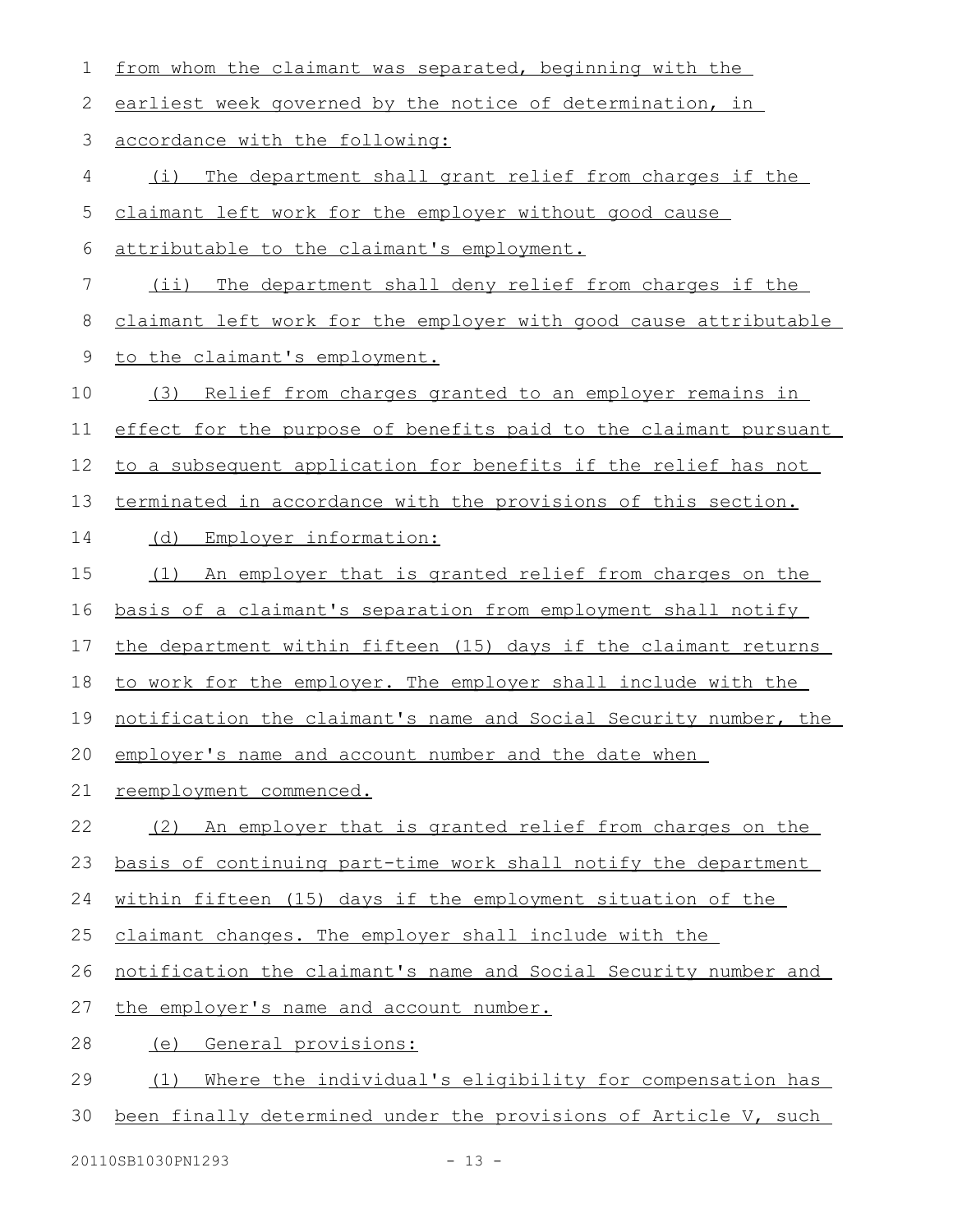determination shall not be subject to attack in proceedings 1

under this section. 2

(2) The findings and determinations of the department under this section shall be subject to appeal in the manner provided in this act for appeals from determinations of compensation. Section 4. Section 401(b) of the act, amended July 9, 1976 (P.L.842, No.147), is amended to read: Section 401. Qualifications Required to Secure Compensation.--Compensation shall be payable to any employe who is or becomes unemployed, and who-- 3 4 5 6 7 8 9 10

\* \* \* 11

(b) [Has registered for work at, and thereafter continued to report to an employment office in accordance with such regulations as the secretary may prescribe, except that the secretary may by regulation waive or alter either or both of the requirements of this clause as to individuals attached to regular jobs and as to such other types of cases or situations with respect to which he finds that compliance with such requirements would be oppressive or would be inconsistent with the purposes of the act: Provided, however, That no such regulation shall conflict with section four hundred and one (c) of this act;] 12 13 14 15 16 17 18 19 20 21 22

(1) Is making an active search for suitable employment. The requirements for "active search" shall be established by the department and shall include, at a minimum, all of the 23 24 25

following: 26

(i) Registration by a claimant for employment search 27

services offered by the Pennsylvania CareerLink system or its 28

successor agency within thirty (30) days after initial 29

application for benefits. 30

20110SB1030PN1293 - 14 -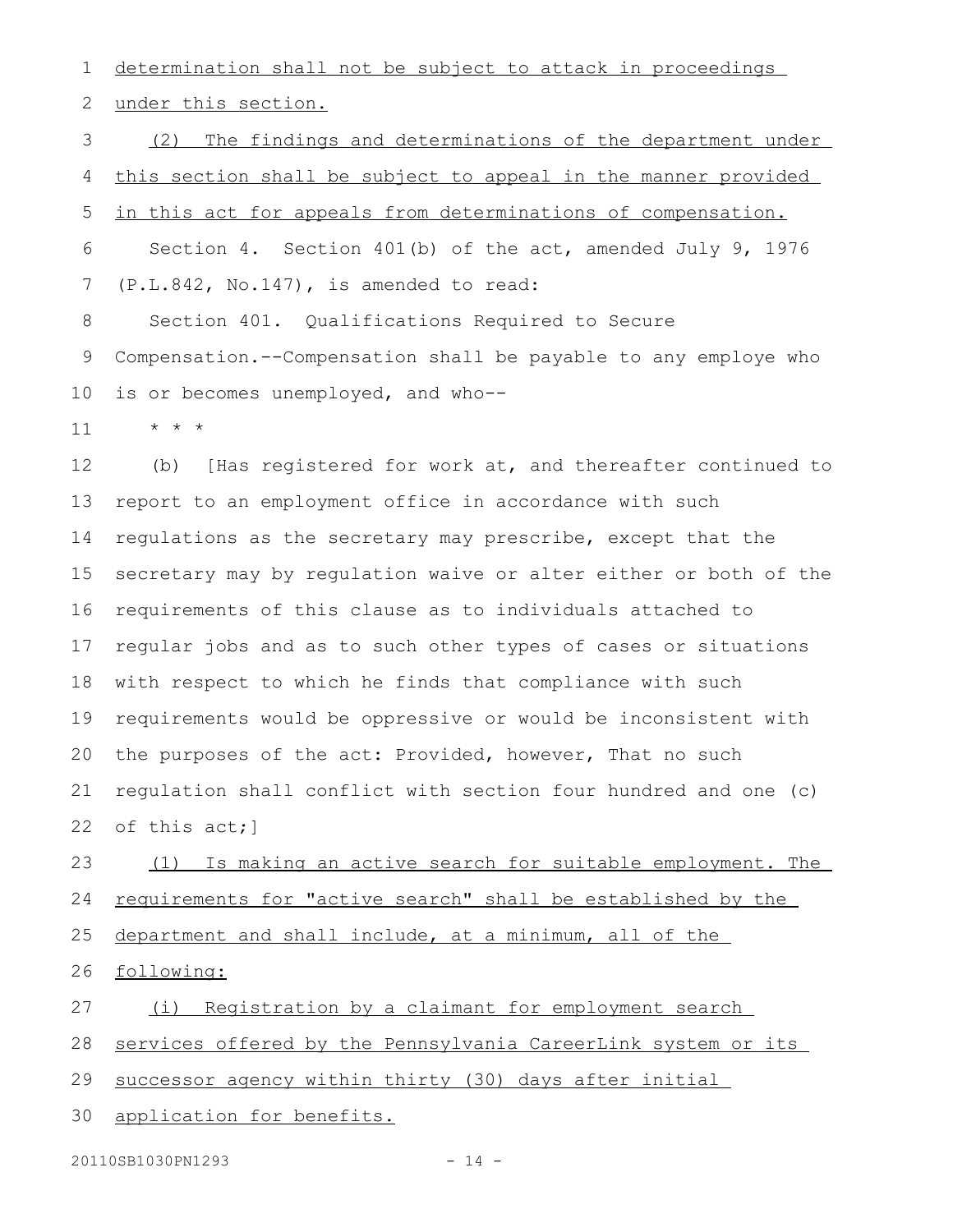| 1           | (ii) Posting a resume on the system's database, unless the              |
|-------------|-------------------------------------------------------------------------|
| 2           | claimant is seeking work in an employment sector in which               |
| 3           | resumes are not commonly used.                                          |
| 4           | (iii) Applying for positions that offer employment and wages            |
| 5           | similar to those the claimant had prior to his unemployment and         |
| 6           | which are within a forty-five (45) minute commuting distance.           |
| 7           | The Pennsylvania CareerLink system or its successor<br>(2)              |
| 8           | agency shall provide documentation, on a quarterly basis or more        |
| $\mathsf 9$ | frequently, as the secretary deems appropriate, to the                  |
| 10          | Pennsylvania Unemployment Compensation Service Center system so         |
| 11          | the system can conduct the necessary cross reference checks.            |
| 12          | (3)<br>For the purposes of paragraph (1), the department may            |
| 13          | determine that a claimant has made an active search for suitable        |
| 14          | <u>work if the claimant's efforts include actions comparable to</u>     |
| 15          | those traditional actions in their trade or occupation by which         |
| 16          | jobs have been found by others in the community and labor market        |
| 17          | in which the claimant is seeking employment.                            |
| 18          | The requirements of this subsection do not apply to any<br>(4)          |
| 19          | week in which the claimant is in training approved under section        |
| 20          | 236(a)(1) of the Trade Act of 1974 (Public Law 93-618, 19 U.S.C.        |
| 21          | <u>S 2101 et seq.) or any week in which the claimant is required to</u> |
| 22          | participate in reemployment services under section 402(j).              |
| 23          | The requirements of this subsection shall not apply to a<br>(5)         |
| 24          | claimant who is laid off for lack of work and advised by the            |
| 25          | employer of the date on which the claimant will return to work.         |
| 26          | The department may waive or alter the requirements of<br>(6)            |
| 27          | this subsection in cases or situations with respect to which the        |
| 28          | secretary finds that compliance with such requirements would be         |
| 29          | oppressive or which would be inconsistent with the purposes of          |
| 30          | this act.                                                               |
|             |                                                                         |

20110SB1030PN1293 - 15 -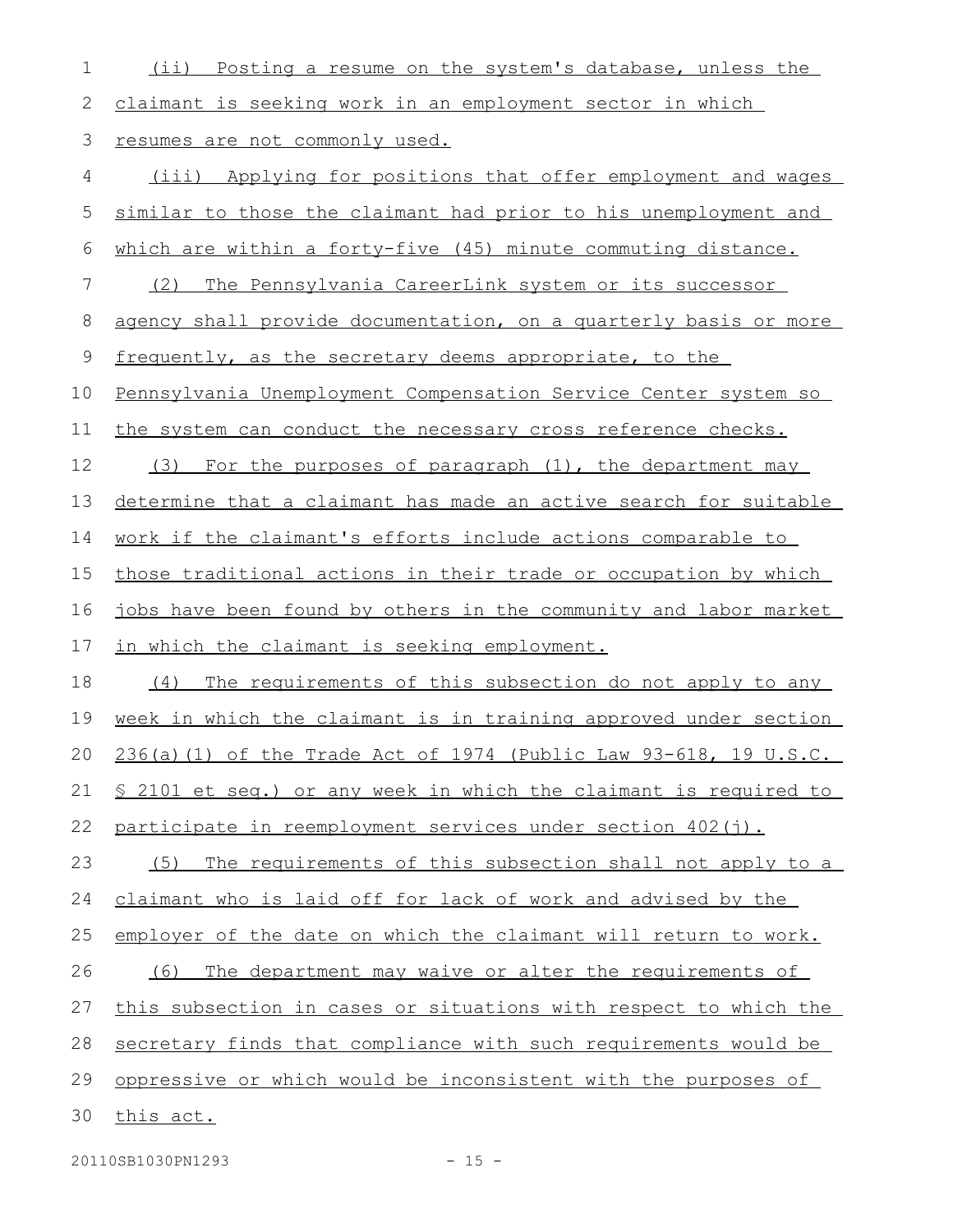\* \* \* 1

SECTION 4.1. SECTION 402(B) AND (E) OF THE ACT, AMENDED AUGUST 24, 1953 (P.L.1397, NO.396) AND OCTOBER 22, 1981 (P.L.301, NO.106), ARE AMENDED TO READ: 2 3 4

 $\leftarrow$ 

SECTION 402. INELIGIBILITY FOR COMPENSATION.--AN EMPLOYE SHALL BE INELIGIBLE FOR COMPENSATION FOR ANY WEEK-- 5 6

\* \* \* 7

(B) IN WHICH HIS UNEMPLOYMENT IS DUE TO VOLUNTARILY LEAVING WORK WITHOUT CAUSE OF A NECESSITOUS AND COMPELLING NATURE ATTRIBUTABLE TO HIS EMPLOYMENT, IRRESPECTIVE OF WHETHER OR NOT SUCH WORK IS IN "EMPLOYMENT" AS DEFINED IN THIS ACT: PROVIDED, THAT A VOLUNTARY LEAVING WORK BECAUSE OF A WORK-RELATED DISABILITY IF THE EMPLOYER IS ABLE TO PROVIDE OTHER SUITABLE WORK, SHALL BE DEEMED NOT A CAUSE OF A NECESSITOUS AND COMPELLING NATURE ATTRIBUTABLE TO HIS EMPLOYMENT : AND PROVIDED FURTHER, THAT NO EMPLOYE SHALL BE DEEMED TO BE INELIGIBLE UNDER THIS SUBSECTION WHERE THE FEDERAL UNEMPLOYMENT TAX ACT REQUIRES ELIGIBILITY, AND PROVIDED THAT NO EMPLOYE SHALL BE DEEMED INELIGIBLE UNDER THIS SUBSECTION IF THE EMPLOYE IS A SPOUSE OF A FULL-TIME MEMBER OF THE UNITED STATES ARMED FORCES OR A FULL-TIME MEMBER OF ANY OF ITS RESERVE COMPONENTS, INCLUDING THE PENNSYLVANIA NATIONAL GUARD, AND THE EMPLOYE IS LEAVING EMPLOYMENT DUE TO THE REASSIGNMENT OF THE MILITARY MEMBER TO A DIFFERENT GEOGRAPHICAL LOCATION: AND PROVIDED FURTHER, THAT NO EMPLOYE SHALL BE DEEMED TO BE INELIGIBLE UNDER THIS SUBSECTION WHERE AS A CONDITION OF CONTINUING IN EMPLOYMENT SUCH EMPLOYE WOULD BE REQUIRED TO JOIN OR REMAIN A MEMBER OF A COMPANY UNION OR TO RESIGN FROM OR REFRAIN FROM JOINING ANY BONA FIDE LABOR 28 ORGANIZATION, OR TO ACCEPT WAGES, HOURS OR CONDITIONS OF EMPLOYMENT NOT DESIRED BY A MAJORITY OF THE EMPLOYES IN THE 308 9 10 11 12 13 14 15 16 17 18 19 20 21 22 23 24 25 26 27 29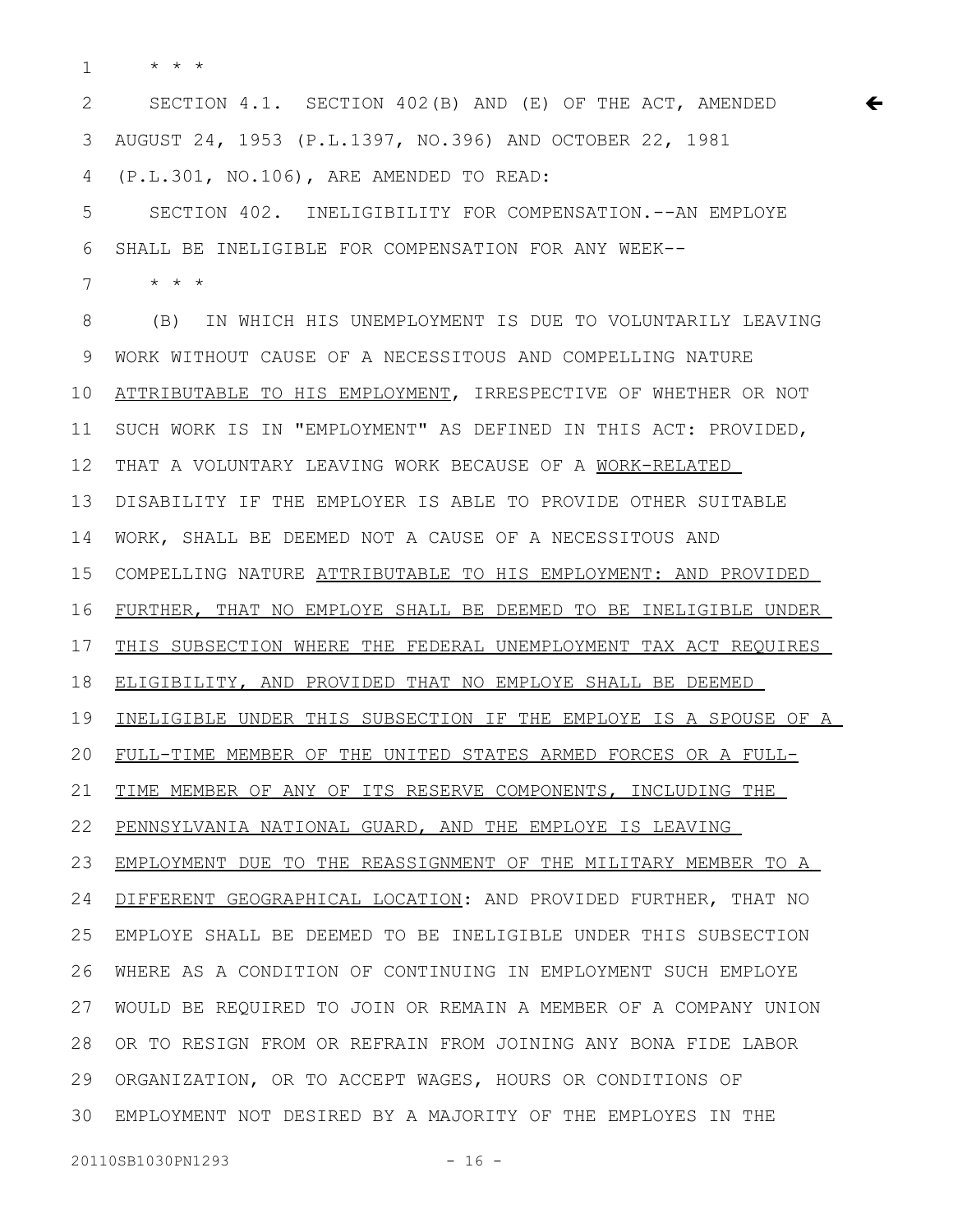ESTABLISHMENT OR THE OCCUPATION, OR WOULD BE DENIED THE RIGHT OF COLLECTIVE BARGAINING UNDER GENERALLY PREVAILING CONDITIONS, AND THAT IN DETERMINING WHETHER OR NOT AN EMPLOYE HAS LEFT HIS WORK VOLUNTARILY WITHOUT CAUSE OF A NECESSITOUS AND COMPELLING NATURE ATTRIBUTABLE TO HIS EMPLOYMENT, THE DEPARTMENT SHALL GIVE CONSIDERATION TO THE SAME FACTORS, INSOFAR AS THEY ARE APPLICABLE, PROVIDED, WITH RESPECT TO THE DETERMINATION OF SUITABLE WORK UNDER SECTION FOUR (T): AND PROVIDED FURTHER, THAT THE PROVISIONS OF THIS SUBSECTION SHALL NOT APPLY IN THE EVENT OF A STOPPAGE OF WORK WHICH EXISTS BECAUSE OF A LABOR DISPUTE WITHIN THE MEANING OF SUBSECTION (D). PROVIDED FURTHER, THAT NO OTHERWISE ELIGIBLE CLAIMANT SHALL BE DENIED BENEFITS FOR ANY WEEK IN WHICH HIS UNEMPLOYMENT IS DUE TO EXERCISING THE OPTION OF ACCEPTING A LAYOFF, FROM AN AVAILABLE POSITION PURSUANT TO A LABOR-MANAGEMENT CONTRACT AGREEMENT, OR PURSUANT TO AN ESTABLISHED EMPLOYER PLAN, PROGRAM OR POLICY: PROVIDED FURTHER, 16 17 THAT A CLAIMANT SHALL NOT BE DISQUALIFIED FOR VOLUNTARILY LEAVING WORK, WHICH IS NOT SUITABLE EMPLOYMENT TO ENTER TRAINING APPROVED UNDER SECTION 236(A)(1) OF THE TRADE ACT OF 1974. FOR PURPOSES OF THIS SUBSECTION THE TERM "SUITABLE EMPLOYMENT" MEANS 20 WITH RESPECT TO A CLAIMANT, WORK OF A SUBSTANTIALLY EQUAL OR HIGHER SKILL LEVEL THAN THE CLAIMANT'S PAST "ADVERSELY AFFECTED EMPLOYMENT" (AS DEFINED IN SECTION 247 OF THE TRADE ACT OF 1974), AND WAGES FOR SUCH WORK AT NOT LESS THAN EIGHTY PER CENTUM OF THE WORKER'S "AVERAGE WEEKLY WAGE" (AS DEFINED IN SECTION 247 OF THE TRADE ACT OF 1974). 1 2 3 4 5 6 7 8 9 10 11 12 13 14 15 18 19 21 22 23 24 25 26

\* \* \* 27

(E) IN WHICH HIS UNEMPLOYMENT IS DUE TO HIS DISCHARGE OR TEMPORARY SUSPENSION FROM WORK FOR WILLFUL MISCONDUCT CONNECTED 30 WITH HIS WORK, IRRESPECTIVE OF WHETHER OR NOT SUCH WORK IS 28 29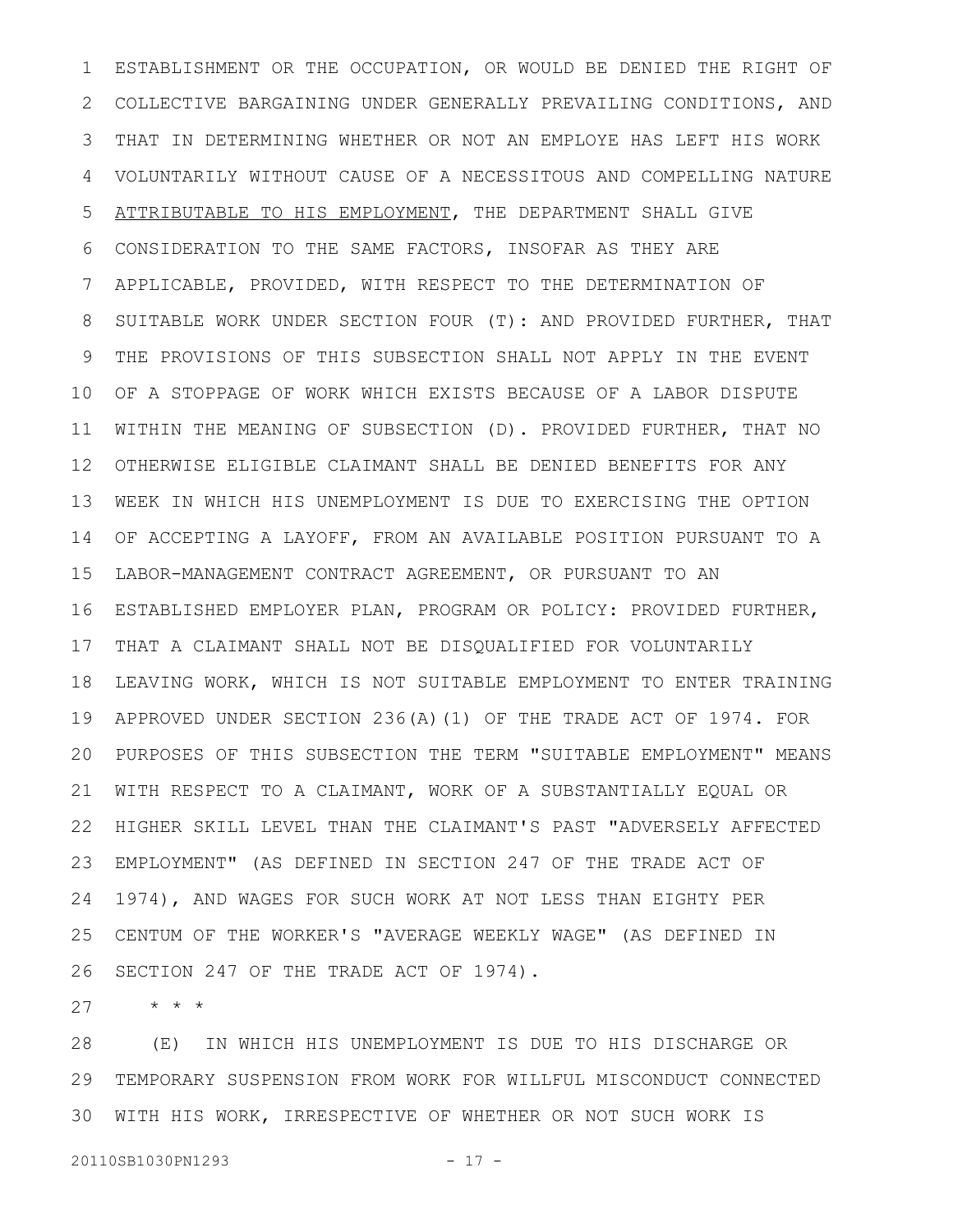"EMPLOYMENT" AS DEFINED IN THIS ACT[; AND]. FOR PURPOSES OF THIS SUBSECTION, THE TERM "WILLFUL MISCONDUCT" SHALL INCLUDE, BUT IS NOT LIMITED TO, THE VIOLATION OF ANY REASONABLE WORKPLACE RULE OR WORK-RELATED GOVERNMENT REGULATION OR LAW OF WHICH THE EMPLOYE WAS AWARE; FAILURE TO MAINTAIN A VALID LICENSE OR CERTIFICATE THAT HAS BEEN ISSUED BY A FEDERAL OR COMMONWEALTH AGENCY OR POLITICAL SUBDIVISION AND WHICH IS A REQUIREMENT OF EMPLOYMENT; THE DELIBERATE DAMAGE TO PROPERTY OF THE EMPLOYER OR ANOTHER EMPLOYE OR THE THEFT OF AN EMPLOYER'S OR ANOTHER EMPLOYE'S PROPERTY; REPORTING TO WORK UNDER THE INFLUENCE OF ILLEGAL DRUGS OR ALCOHOL; THREATENING A COWORKER OR SUPERVISOR WITH PHYSICAL HARM OR THREATENING TO HARM THE INTERESTS OF THE EMPLOYER; DISREGARD OF SUPERVISOR'S REASONABLE DIRECTIVES OR ORDERS AND ACTS OF NEGLIGENCE OR AN ACT OF NEGLIGENCE WHICH INDICATES SUBSTANTIAL DISREGARD FOR EMPLOYER'S INTERESTS. \* \* \* Section 5. Section 404 introductory paragraph, (A), (C), (d) and (e)(2) of the act, amended MARCH 24, 1964 (1ST SP. SESS. 1 2 3 4 5 6 7 8 9 10 11 12 13 14 15 16 17 18

P.L.53, NO.1), JANUARY 17, 1968 (P.L.21, NO.6), JULY 10, 1980 (P.L.521, NO.108), JULY 21, 1983 (P.L.68, NO.30), October 19, 1988 (P.L.818, No.109) and December 16, 2005 (P.L.437, No.80), are amended to read: 19 20 21 22

 $\leftarrow$ 

 $\leftarrow$ 

 $\leftarrow$ 

Section 404. Rate and Amount of Compensation.--Compensation shall be paid to each eligible employe in accordance with the following provisions of this section except that compensation payable with respect to weeks ending in benefit years which begin prior to the first day of January [1989] 2013 shall be paid on the basis of the provisions of this section in effect at the beginning of such benefit years. 23 24 25 26 27 28 29

\* \* \* 30

20110SB1030PN1293 - 18 -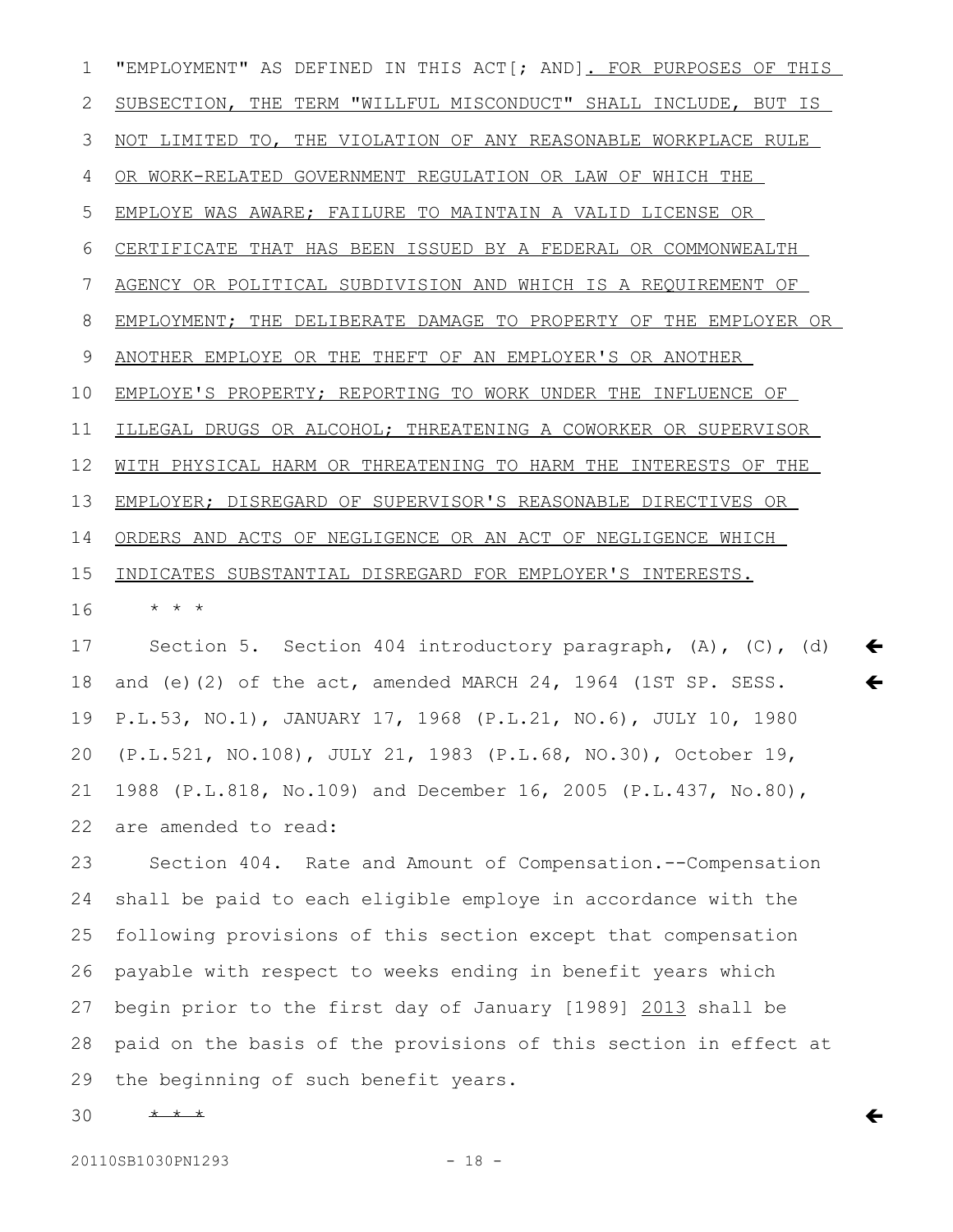1  $(A)$  (1) THE EMPLOYE'S WEEKLY BENEFIT RATE SHALL BE COMPUTED  $\leftarrow$ AS (1) THE AMOUNT APPEARING IN PART B OF THE TABLE SPECIFIED FOR THE DETERMINATION OF RATE AND AMOUNT OF BENEFITS ON THE LINE ON WHICH IN PART A THERE APPEARS HIS "HIGHEST QUARTERLY WAGE," OR (2) FIFTY PER CENTUM (50%) OF HIS FULL-TIME WEEKLY WAGE, WHICHEVER IS GREATER. NOTWITHSTANDING ANY OTHER PROVISION OF THIS ACT, IF AN EMPLOYE'S WEEKLY BENEFIT RATE, AS CALCULATED UNDER THIS PARAGRAPH, IS LESS THAN \$70, HE SHALL BE INELIGIBLE TO RECEIVE ANY AMOUNT OF COMPENSATION. IF THE EMPLOYE' S WEEKLY BENEFIT RATE IS NOT A MULTIPLE OF ONE DOLLAR (\$1), IT SHALL BE ROUNDED TO THE NEXT LOWER MULTIPLE OF ONE DOLLAR (\$1). 2 3 4 5 6 7 8 9 10 11

(2) IF THE BASE YEAR WAGES OF AN EMPLOYE WHOSE WEEKLY BENEFIT RATE HAS BEEN DETERMINED UNDER CLAUSE (2) OF PARAGRAPH (1) OF THIS SUBSECTION ARE INSUFFICIENT TO QUALIFY HIM UNDER SUBSECTION (C) OF THIS SECTION, HIS WEEKLY BENEFIT RATE SHALL BE REDETERMINED UNDER CLAUSE (1) OF PARAGRAPH (1) OF THIS SUBSECTION. 12 13 14 15 16 17

(3) IF THE BASE YEAR WAGES OF AN EMPLOYE WHOSE WEEKLY BENEFIT RATE HAS BEEN DETERMINED UNDER CLAUSE (1) OF PARAGRAPH (1) OF THIS SUBSECTION, OR REDETERMINED UNDER PARAGRAPH (2) OF THIS SUBSECTION, AS THE CASE MAY BE, ARE INSUFFICIENT TO QUALIFY HIM UNDER SUBSECTION (C) OF THIS SECTION BUT ARE SUFFICIENT TO QUALIFY HIM FOR ANY ONE OF THE NEXT THREE LOWER WEEKLY BENEFIT RATES, HIS WEEKLY BENEFIT RATE SHALL BE REDETERMINED AT THE HIGHEST OF SUCH NEXT LOWER RATES. 18 19 20 21 22 23 24 25

\* \* \* 26

(C) [ANY] THE TOTAL AMOUNT OF BENEFITS TO WHICH AN OTHERWISE ELIGIBLE EMPLOYE WHO HAS BASE YEAR WAGES IN AN AMOUNT EQUAL TO, 28 OR IN EXCESS, OF THE AMOUNT OF QUALIFYING WAGES APPEARING IN PART C OF THE TABLE SPECIFIED FOR THE DETERMINATION OF RATE AND 3027 29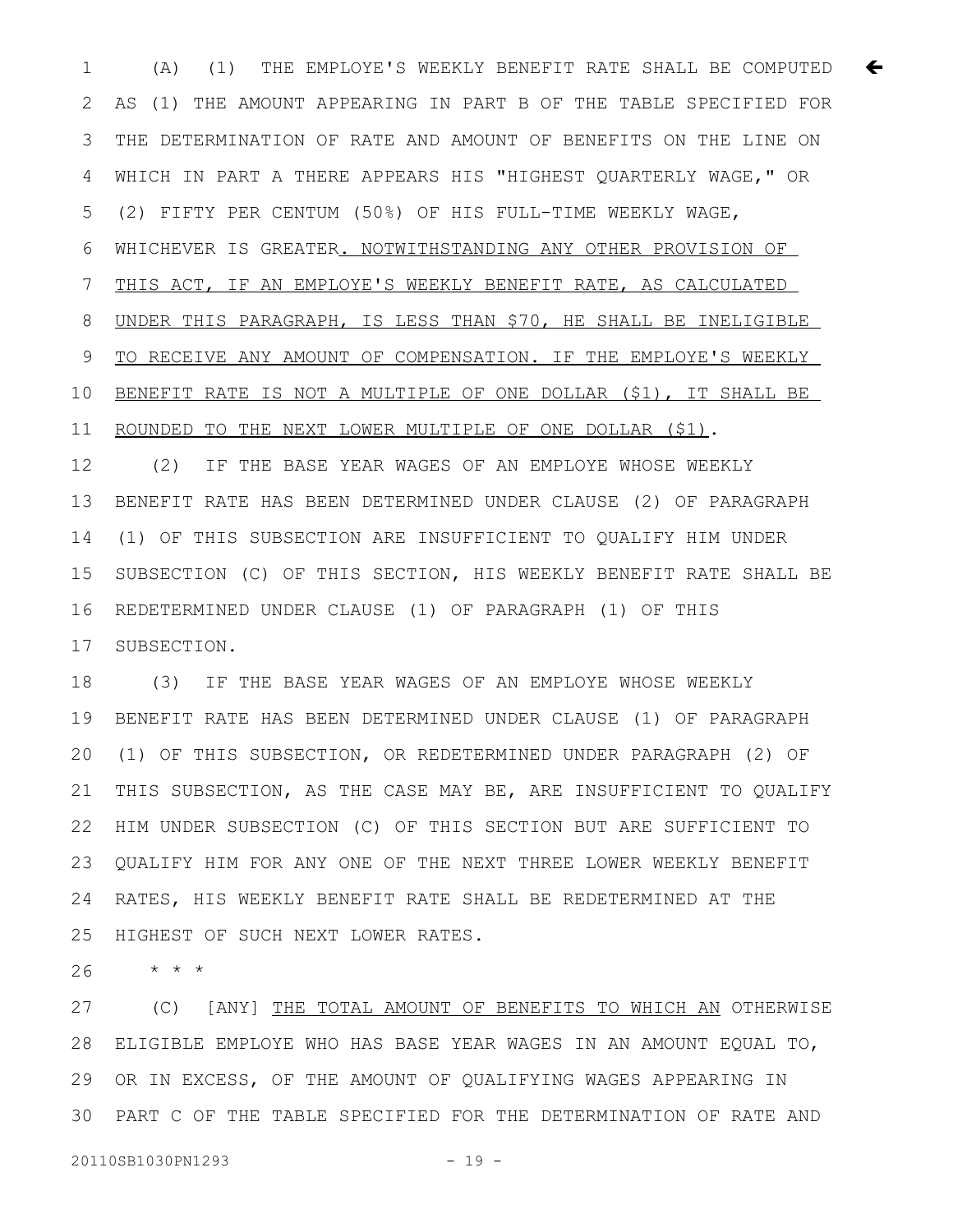AMOUNT OF BENEFITS ON THE LINE ON WHICH IN PART B THERE APPEARS HIS WEEKLY BENEFIT RATE, AS DETERMINED UNDER SUBSECTION (A) OF THIS SECTION, SHALL BE ENTITLED DURING HIS BENEFIT YEAR TO THE AMOUNT APPEARING IN PART [D] B ON SAID LINE MULTIPLIED BY THE NUMBER OF QUALIFYING CREDIT WEEKS DURING HIS BASE YEAR, UP TO A MAXIMUM OF TWENTY-SIX (26): PROVIDED HE HAD EIGHTEEN (18) OR MORE "CREDIT WEEKS" DURING HIS BASE YEAR [OR PART E PROVIDED HE HAD SIXTEEN (16) OR SEVENTEEN (17) "CREDIT WEEKS" DURING HIS BASE YEAR]. NOTWITHSTANDING ANY OTHER PROVISION OF THIS ACT, ANY EMPLOYE WITH LESS THAN [SIXTEEN (16)] EIGHTEEN (18) "CREDIT WEEKS" DURING THE EMPLOYE'S BASE YEAR SHALL BE INELIGIBLE TO RECEIVE ANY AMOUNT OF COMPENSATION. 1 2 3 4 5 6 7 8 9 10 11 12

(d) (1) Notwithstanding any other provisions of this section each eligible employe who is unemployed with respect to any week ending subsequent to July 1, 1980 shall be paid, with respect to such week, compensation in an amount equal to his weekly benefit rate less the total of (i) the remuneration, if any, paid or payable to him with respect to such week for services performed which is in excess of his partial benefit credit  $[and]_L$  (ii) vacation pay, if any, which is in excess of his partial benefit credit, except when paid to an employe who is permanently or indefinitely separated from his employment[.] and (iii) the amount of severance pay that is attributed to the week. 13 14 15 16 17 18 19 20 21 22 23 24

(1.1) For purposes of clause (1)(iii), all of the following apply: 25 26

(i) "Severance pay" means one or more payments made by an employer to an employe on account of separation from the service of the employer, regardless of whether the employer is legally bound by contract, statute or otherwise to make such payments. 27 28 29 30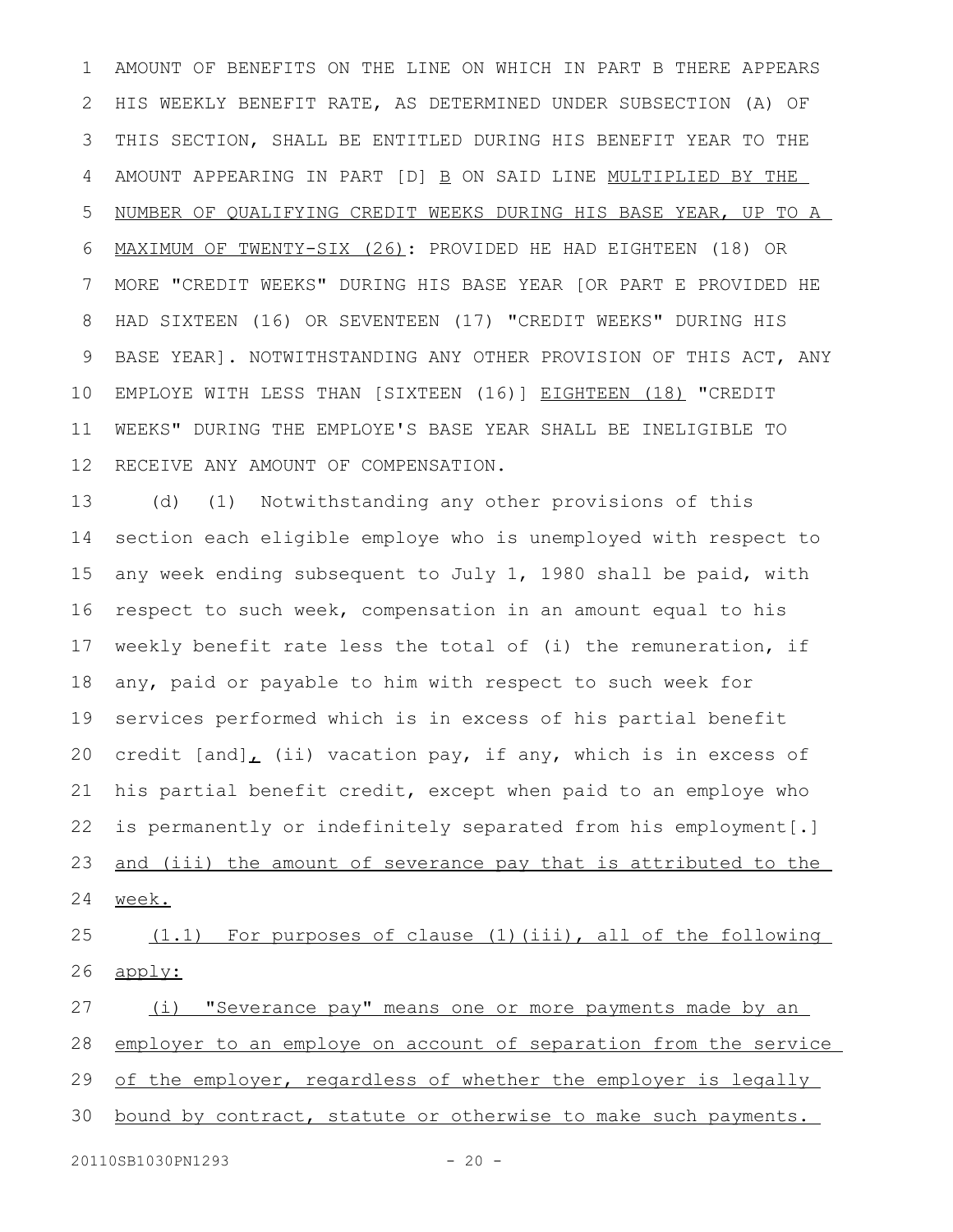| $\mathbf 1$  | The term does not include payments for pension, retirement or    |
|--------------|------------------------------------------------------------------|
| $\mathbf{2}$ | accrued leave or payments of supplemental unemployment benefits. |
| 3            | <u>(ii) The amount of severance pay attributed pursuant to</u>   |
| 4            | subclause (iii) shall be an amount not less than zero determined |
| 5            | by subtracting one half ONE-FOURTH of the average annual wage as |
| 6            | calculated under subsection (e) as of June 30 immediately        |
| 7            | preceding the calendar year in which the claimant's benefit year |
| 8            | begins from the total amount of severance pay paid or payable to |
| 9            | the claimant by the employer.                                    |
| 10           | <u>(iii) Severance pay is attributed as follows:</u>             |
| 11           | (A) Severance pay is attributed to the day, days, week or        |
| 12           | weeks immediately following the employe's separation.            |
| 13           | The number of days or weeks to which severance pay is<br>(B)     |
| 14           | attributed is determined by dividing the total amount of         |
| 15           | severance pay by the reqular full-time daily or weekly wage of   |
| 16           | the claimant.                                                    |
| 17           | The amount of severance pay attributed to each day or<br>(C)     |
| 18           | week equals the regular full-time daily or weekly wage of the    |
| 19           | claimant.                                                        |
| 20           | (D) When the attribution of severance pay is made on the         |
| 21           | basis of the number of days, the pay shall be attributed to the  |
| 22           | customary working days in the calendar week.                     |
| 23           | (2)<br>(i)<br>In addition to the deductions provided for in      |
| 24           | clause (1), for any week with respect to which an individual is  |
| 25           | receiving a pension, including a governmental or other pension,  |
| 26           | retirement or retired pay, annuity or any other similar periodic |
| 27           | payment, under a plan maintained or contributed to by a base     |
| 28           | period or chargeable employer, the weekly benefit amount payable |
| 29           |                                                                  |
|              | to such individual for such week shall be reduced, but not below |

 $\leftarrow$ 

20110SB1030PN1293 - 21 -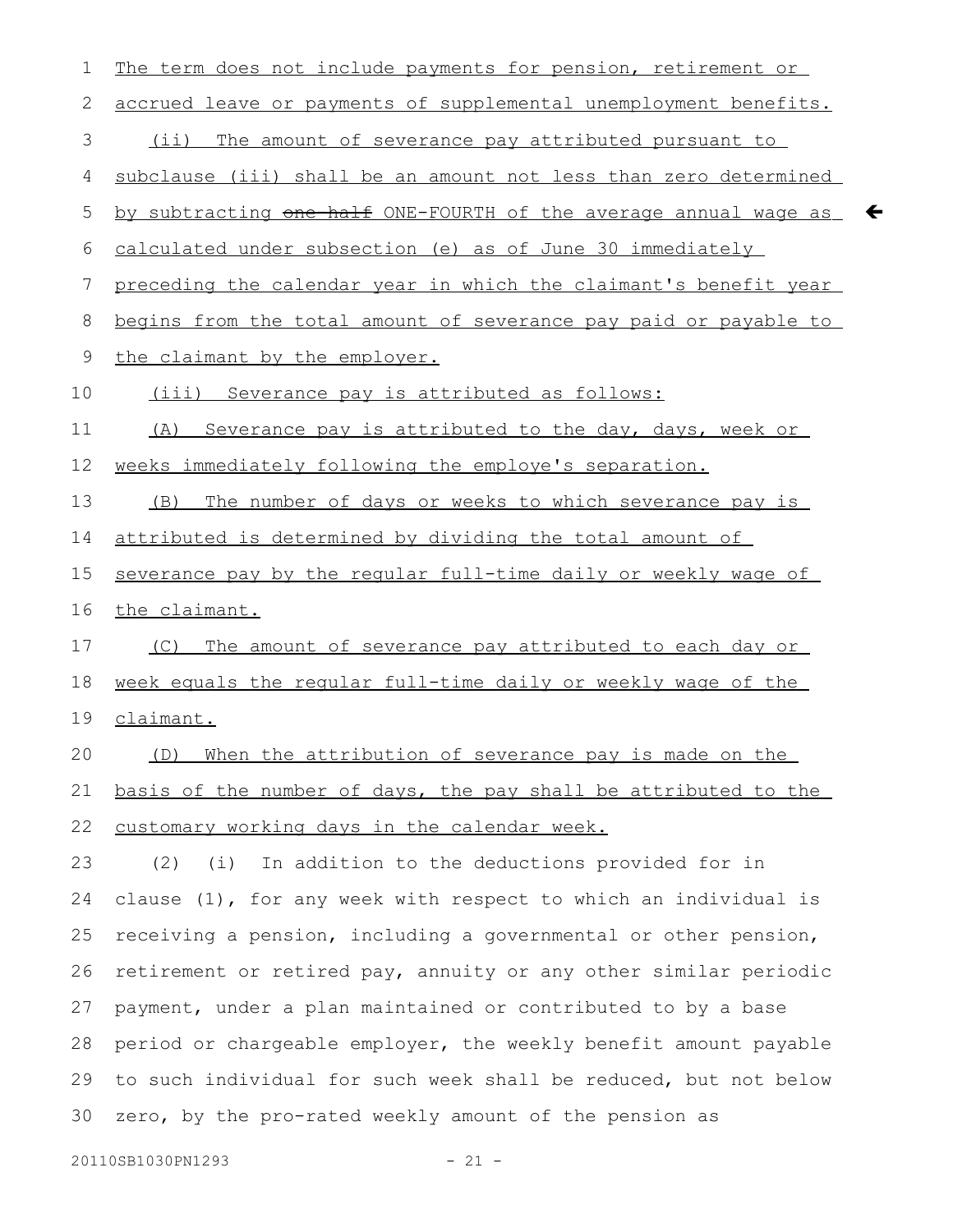determined under subclause (ii). 1

(ii) If the pension is entirely contributed to by the employer, then one hundred per centum (100%) of the pro-rated weekly amount of the pension shall be deducted. Except as set forth in clause (4), if the pension is contributed to by the individual, in any amount, then fifty per centum (50%) of the pro-rated weekly amount of the pension shall be deducted. 2 3 4 5 6 7

(iii) No deduction shall be made under this clause by reason of the receipt of a pension if the services performed by the individual during the base period or remuneration received for such services for such employer did not affect the individual's eligibility for, or increase the amount of, such pension, retirement or retired pay, annuity or similar payment. 8 9 10 11 12 13

(3) The provisions of this subsection shall be applicable whether or not such vacation pay, retirement pension or annuities or wages are legally required to be paid. If such retirement pension or annuity payments deductible under the provisions of this subsection are received on other than a weekly basis, the amount thereof shall be allocated and prorated in accordance with the rules and regulations of the department. Vacation pay or other remuneration deductible under the provisions of this subsection shall be pro-rated on the basis of the employe's normal full-time weekly wage and as so pro-rated shall be allocated to such period or periods of unemployment as shall be determined by rules and regulations of the department. Such compensation, if not a multiple of one dollar (\$1), shall be computed to the next lower multiple of one dollar (\$1). 14 15 16 17 18 19 20 21 22 23 24 25 26 27 28

(4) No deductions shall be made under this subsection for pensions paid under the Social Security Act (Public Law 74-271, 29 30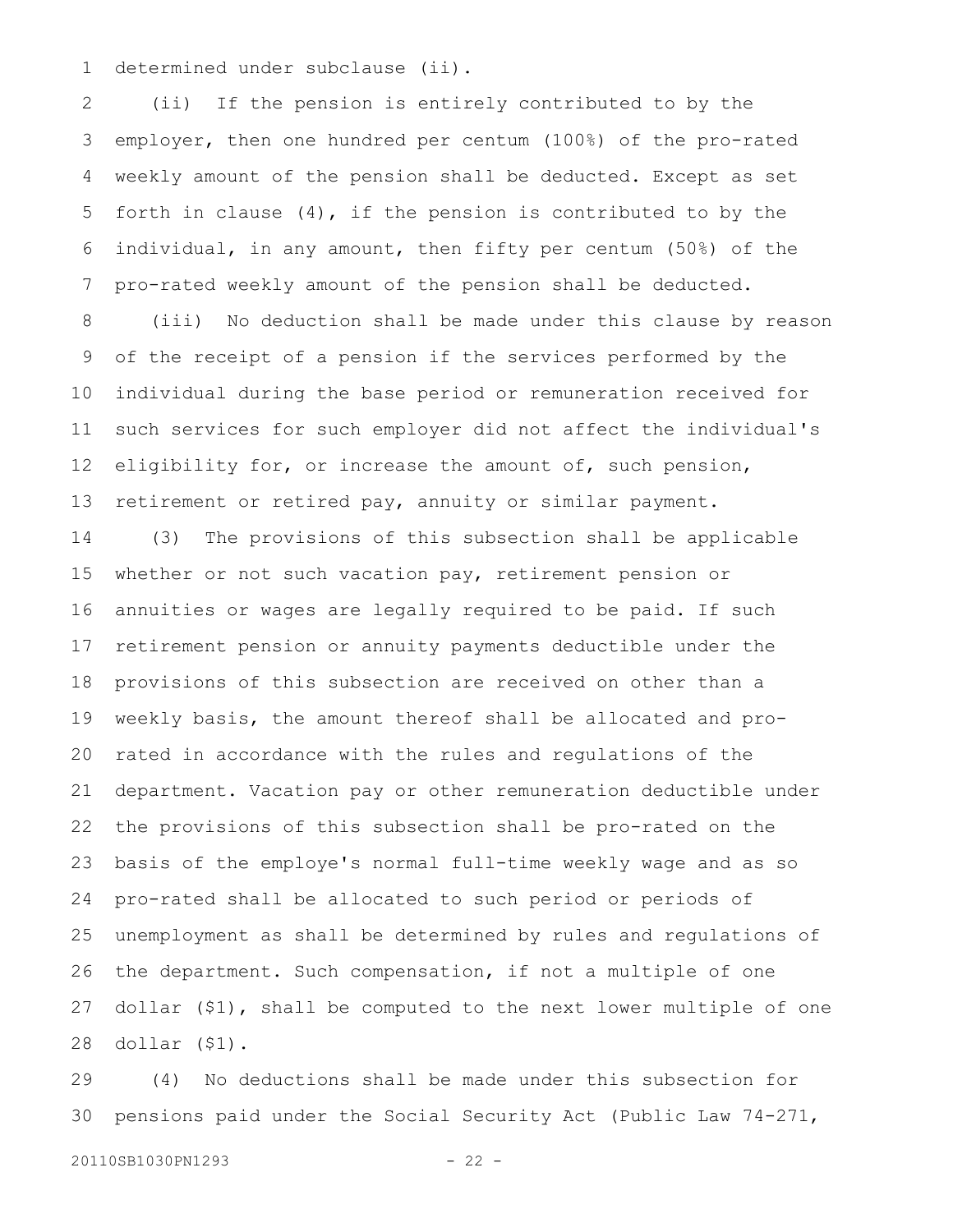42 U.S.C. § 301 et seq.), or the Railroad Retirement Act of 1974 (Public Law 93-445, 88 Stat. 1305), if the pension is contributed to by the individual in any amount. 1 2 3

 $(e)$  \* \* \* 4

(2)  $(i)$  The Table Specified for the Determination of Rate and Amount of Benefits shall be extended or contracted annually, automatically by regulations promulgated by the secretary in accordance with the following procedure: for calendar year one thousand nine hundred seventy-two and for all subsequent calendar years, to a point where the maximum weekly benefit rate [equals] shall equal sixty-six and two-thirds per centum of the average weekly wage for the [twelve-month] thirty-six-month period ending June 30 preceding each calendar year. If the maximum weekly benefit rate is not a multiple of one dollar (\$1), it shall be [increased by one dollar (\$1) and then] rounded to the next lower multiple of one dollar (\$1): Provided, however, That effective with benefit years beginning the first Sunday at least thirty days after the effective date of this amendatory act, the per centum stated in this paragraph for establishing the maximum weekly benefit rate shall be sixty-two and two-thirds per centum for the remainder of calendar year one thousand nine hundred seventy-four, sixty-four and two-thirds per centum for the calendar year one thousand nine hundred seventy-five, and sixty-six and two-thirds per centum for the calendar year one thousand nine hundred seventy-six and for all subsequent calendar years. 5 6 7 8 9 10 11 12 13 14 15 16 17 18 19 20 21 22 23 24 25 26

The Table Specified for the Determination of Rate and Amount of Benefits as so extended or contracted shall be effective only for those claimants whose benefit years begin on or after the first day of January of such calendar year. 27 28 29 30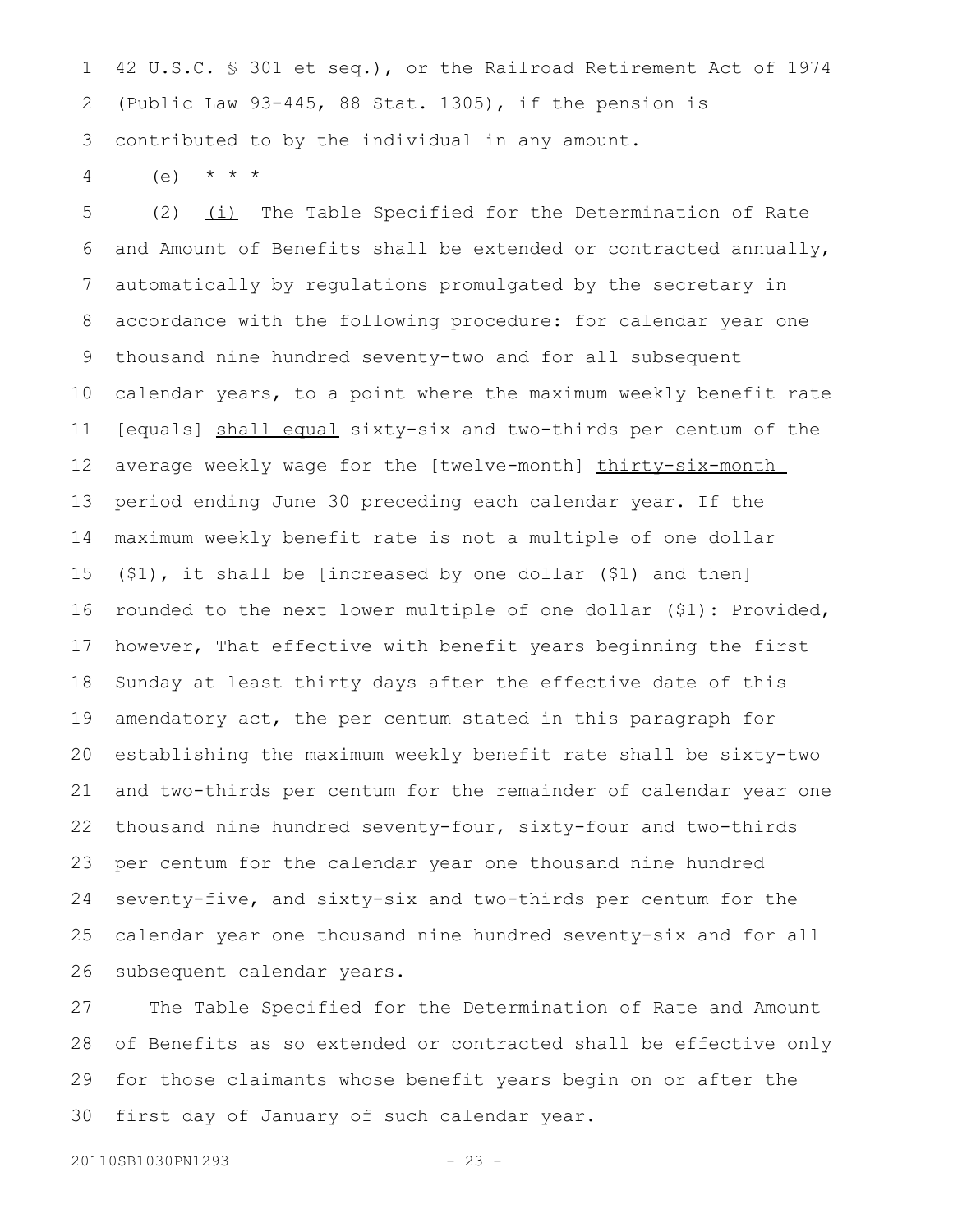(ii) For the purpose of determining the maximum weekly benefit rate, the Pennsylvania average weekly wage in covered employment shall be computed on the basis of the average annual total wages reported (irrespective of the limit on the amount of wages subject to contributions) for the [twelve-month] thirtysix-month period ending June 30 (determined by dividing the total wages reported for the thirty-six-month period by three) and this amount shall be divided by the average monthly number of covered workers (determined by dividing the total covered employment reported for the same [fiscal year by twelve] thirtysix-month period by thirty-six) to determine the average annual wage. The average annual wage thus obtained shall be divided by fifty-two and the average weekly wage thus determined rounded to the nearest cent. If the maximum weekly benefit rate as determined under subclause (i) is less than the maximum weekly benefit rate established for calendar year 2012, the maximum weekly benefit rate will be frozen until the calendar year in which the new maximum weekly benefit rate as determined under subclause (i) exceeds the maximum weekly benefit rate for calendar year 2012. \* \* \* Section 6. Section 401-A(b) and (c) of the act, amended August 4, 2009 (P.L.114, No.30), are amended to read: Section 401-A. Definitions.--As used in this article: \* \* \* (b) (1) There is a "State 'on' indicator" for this State for a week if the Secretary of Labor and Industry determines in accordance with the regulations of the United States Secretary of Labor, that for the period consisting of such week and the immediately preceding twelve weeks, the rate of insured 1 2 3 4 5 6 7 8 9 10 11 12 13 14 15 16 17 18 19 20 21 22 23 24 25 26 27 28 29 30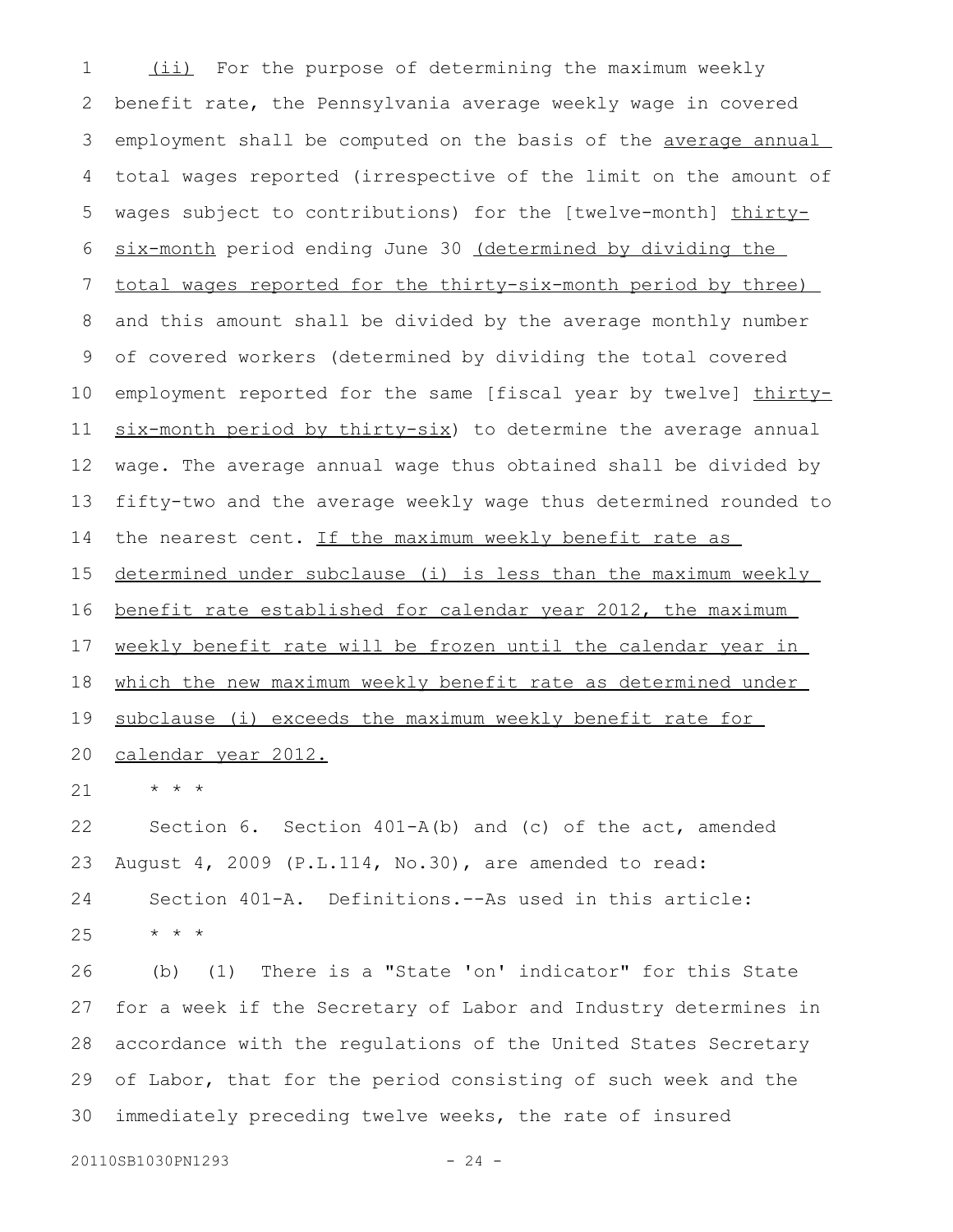unemployment (not seasonally adjusted) under this act: (i) (A) equaled or exceeded one hundred twenty per centum of the average of such rates for the corresponding thirteen-week period ending in each of the preceding two calendar years, or (B) with respect to compensation for weeks of unemployment beginning after December 17, 2010, and ending on or before December 31, 2011, equaled or exceeded one hundred twenty per centum of the average of such rates for the corresponding thirteen-week period ending in each of the preceding three 1 2 3 4 5 6 7 8 9

calendar years, and 10

(ii) equaled or exceeded five per centum: Provided, That with respect to benefits for weeks of unemployment beginning with the passage of this amendment but no earlier than April 3, 1977, the determination of whether there has been a State "on" or "off" indicator beginning or ending any extended benefit period shall be made under this paragraph as if (A) this paragraph did not contain subparagraph (i) thereof, and (B) the per centum rate indicated in this paragraph were six, except that, notwithstanding any such provision of this paragraph, any week for which there would otherwise be a State "on" indicator shall continue to be such a week and shall not be determined to be a week for which there is a State "off" indicator. 11 12 13 14 15 16 17 18 19 20 21 22

(2) There is a "State 'off' indicator" for this State for a week if the Secretary of Labor and Industry determines in accordance with the regulations of the United States Secretary of Labor, that for the period consisting of such week and the immediately preceding twelve weeks, the rate of insured unemployment (not seasonally adjusted) under this act: (i) was less than one hundred twenty per centum of the 23 24 25 26 27 28 29

average of such rates for the corresponding thirteen-week period 30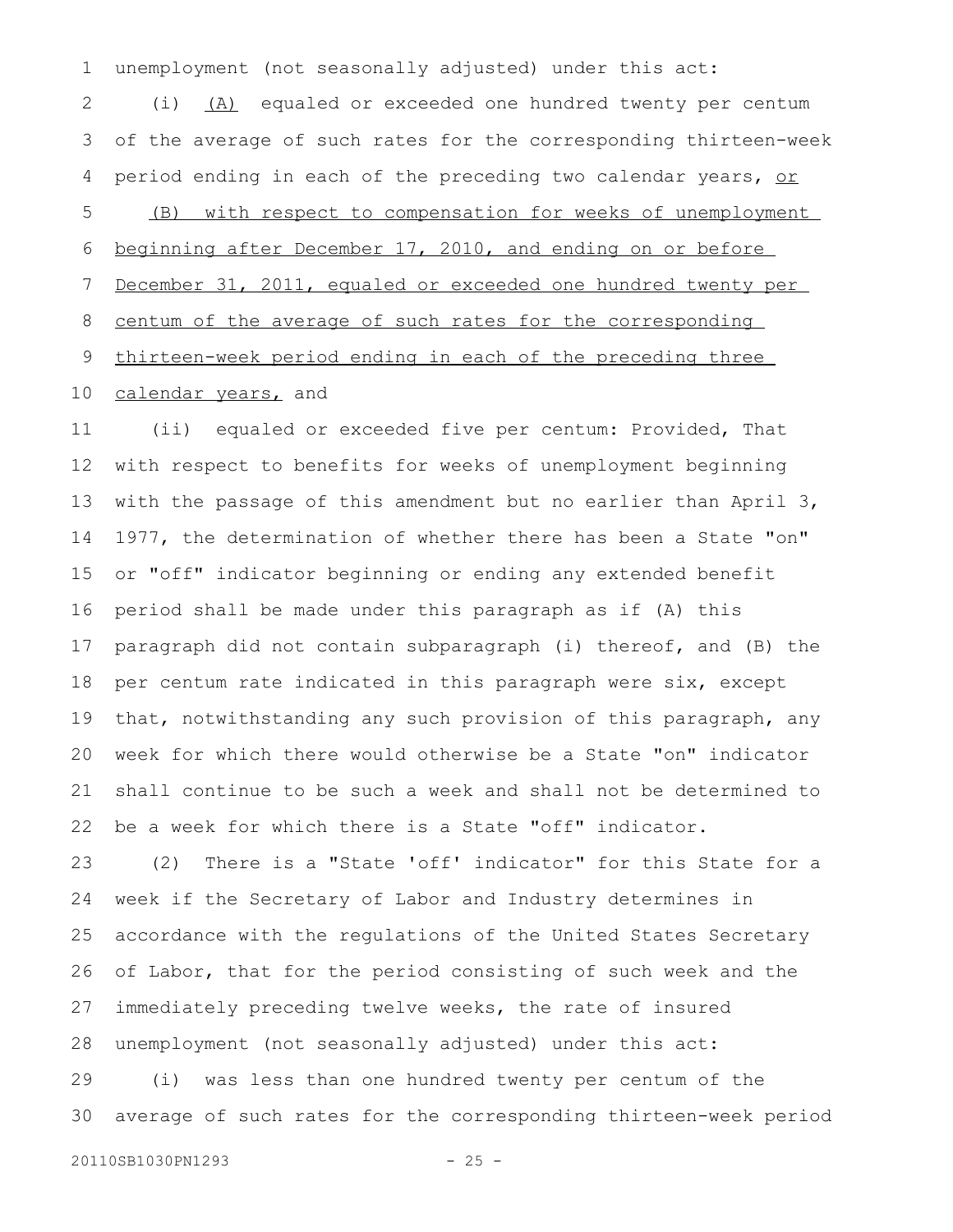ending in each of the preceding two calendar years, if paragraph  $(1)$  (i)(A) applies or, the preceding three calendar years, if 1 2

paragraph (1)(i)(B) applies, or 3

(ii) was less than five per centum. 4

(3) Notwithstanding the provisions of this subsection, any week for which there would otherwise be a State "on" indicator shall continue to be such a week and shall not be determined to be a week for which there is a State "off" indicator. 5 6 7 8

(c) (1) There is a "State 'on' indicator" for this State for a week if: 9 10

(i) the average rate of total unemployment in this State, seasonally adjusted, for the period consisting of the most recent three months for which data for all states are published before the close of such week equals or exceeds six and one-half per centum; and 11 12 13 14 15

(ii) (A) the average rate of total unemployment in this State, seasonally adjusted, for the three-month period referred to in subparagraph (i) equals or exceeds one hundred ten per centum of such average rate for either, or both, of the corresponding three-month periods ending in the two preceding calendar years, or 16 17 18 19 20 21

(B) with respect to compensation for weeks of unemployment beginning after December 17, 2010, and ending on or before December 31, 2011, the average rate of total unemployment in this State, seasonally adjusted, for the three-month period referred to in subparagraph (i) equals or exceeds one hundred ten per centum of such average rate for any, or all, of the corresponding three-month periods ending in the three preceding calendar years. 22 23 24 25 26 27 28 29

(2) There is a State "off" indicator for this State for a 20110SB1030PN1293 - 26 -30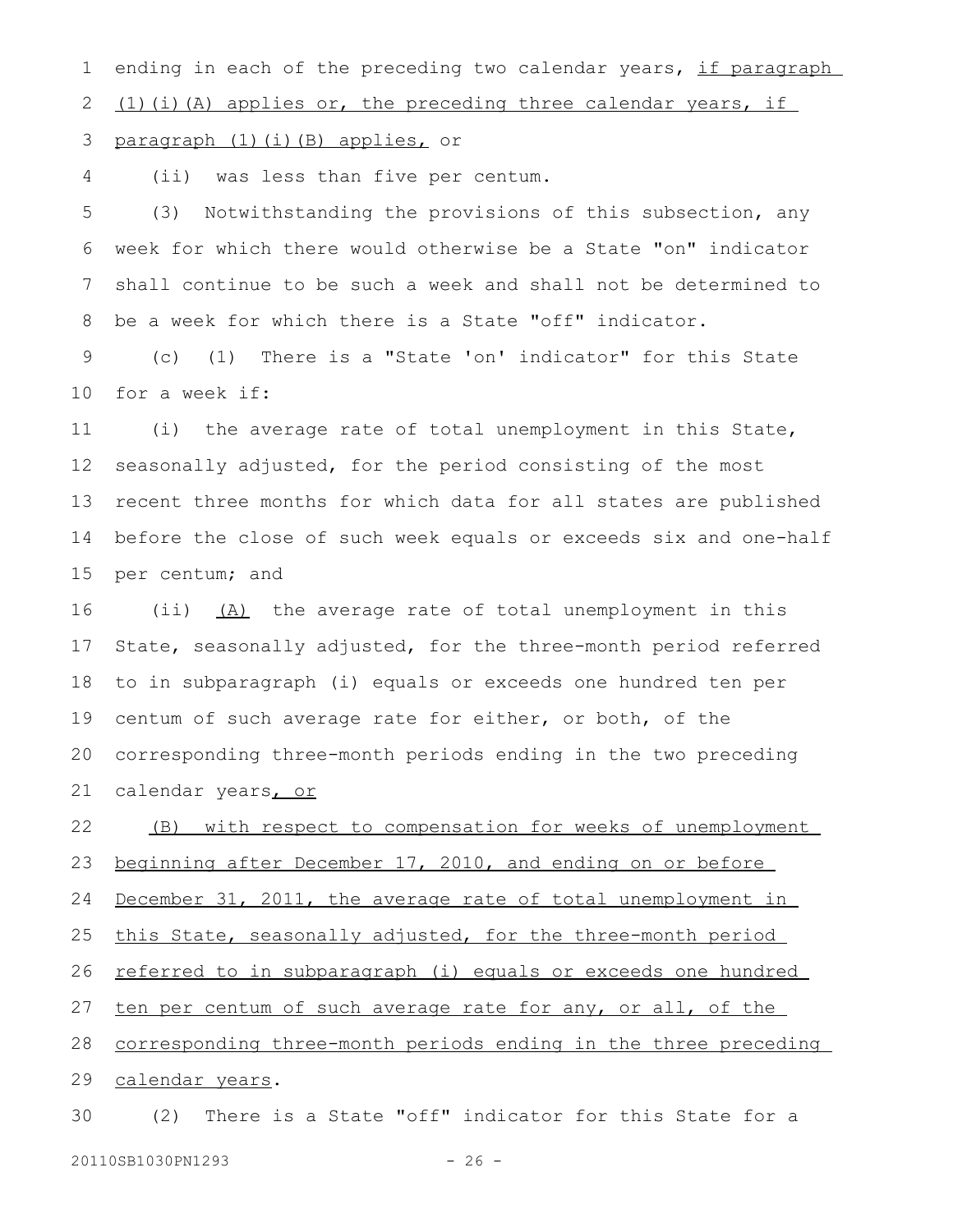week if the requirements of paragraph (1)(i) or (ii) are not satisfied. 1 2

(3) This subsection shall be applicable only with respect to weeks of unemployment for which one hundred per centum Federal sharing of extended benefits is available under section 2005(a) of the American Recovery and Reinvestment Act of 2009 (Public Law 111-5, 123 Stat. 115), without regard to the extension of Federal sharing for certain claims as provided under section 2005(c) of the American Recovery and Reinvestment Act of 2009, or under a subsequently enacted provision of Federal law. 3 4 5 6 7 8 9 10

(4) Notwithstanding the provisions of this subsection, any week for which there would otherwise be a State "on" indicator shall continue to be such a week and shall not be determined to be a week for which there is a State "off" indicator. 11 12 13 14

(5) For purposes of this subsection, determinations of the rate of total unemployment for any period, and of any seasonal adjustment, shall be made by the United States Secretary of Labor. 15 16 17 18

\* \* \* 19

Section 7. Section 505 of the act, amended April 23, 1942 (Sp.Sess., P.L.60, No.23), is amended to read: Section 505. Rules of Procedure.--The manner in which appeals shall be taken, the reports thereon required from the department, the claimant and employers, and the conduct of hearings and appeals, shall be in accordance with rules of procedure prescribed by the board whether or not such rules conform to common law or statutory rules of evidence and other technical rules of procedure. Rules established by the board shall permit either party to a hearing to testify via telephone, without regard to distance of hearing location from either 20 21 22 23 24 25 26 27 28 29 30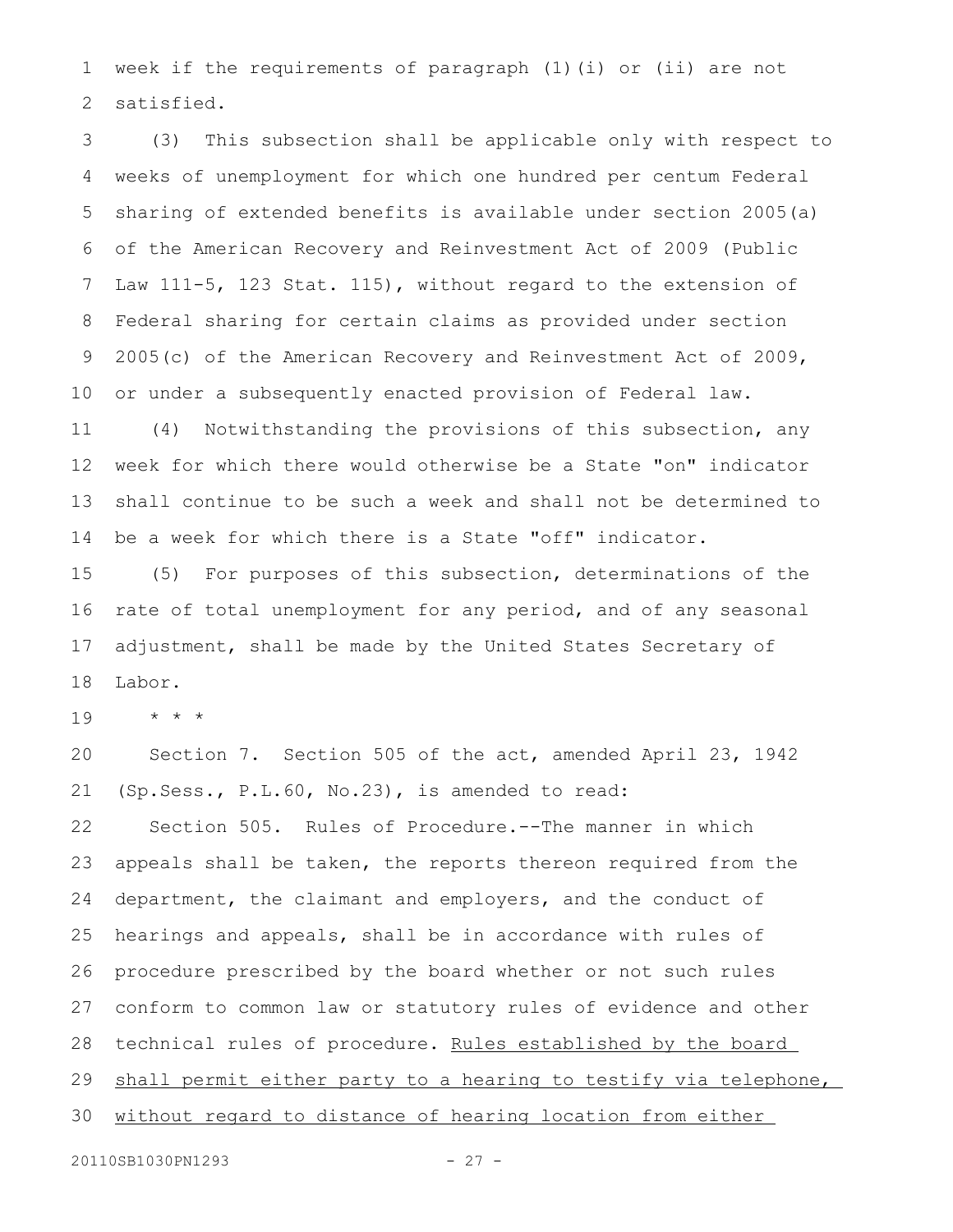party. 1

When the same or substantially similar evidence is relevant and material to the matter in issue in applications and claims filed by more than one individual or in multiple applications and claims filed by a single individual the same time and place for considering each such application and claim may be fixed, hearings thereon jointly conducted, a single record of the proceedings made and evidence introduced with respect to any application or claim considered as introduced with respect to all of such applications or claims: Provided, That in the judgment of the board or referee having jurisdiction of the proceeding such consideration will not be prejudicial to any party. Section 8. The act is amended by adding an article to read: ARTICLE XIII SHARED-WORK PROGRAM Section 1301. Definitions. The following words and phrases when used in this act shall have the meanings given to them in this section unless the context clearly indicates otherwise: "Affected unit." A department, shift or other organizational unit of two or more employees that is designated by an employer to participate in a shared-work plan. "Approved shared-work plan. " An employer's shared-work plan which meets the requirements of section 1303 and which the department approves in writing. "Fringe benefit." Health insurance, a retirement benefit received under a pension plan, a paid vacation day, a paid holiday, sick leave and any other similar employee benefit provided by an employer. 2 3 4 5 6 7 8 9 10 11 12 13 14 15 16 17 18 19 20 21 22 23 24 25 26 27 28 29 30

20110SB1030PN1293 - 28 -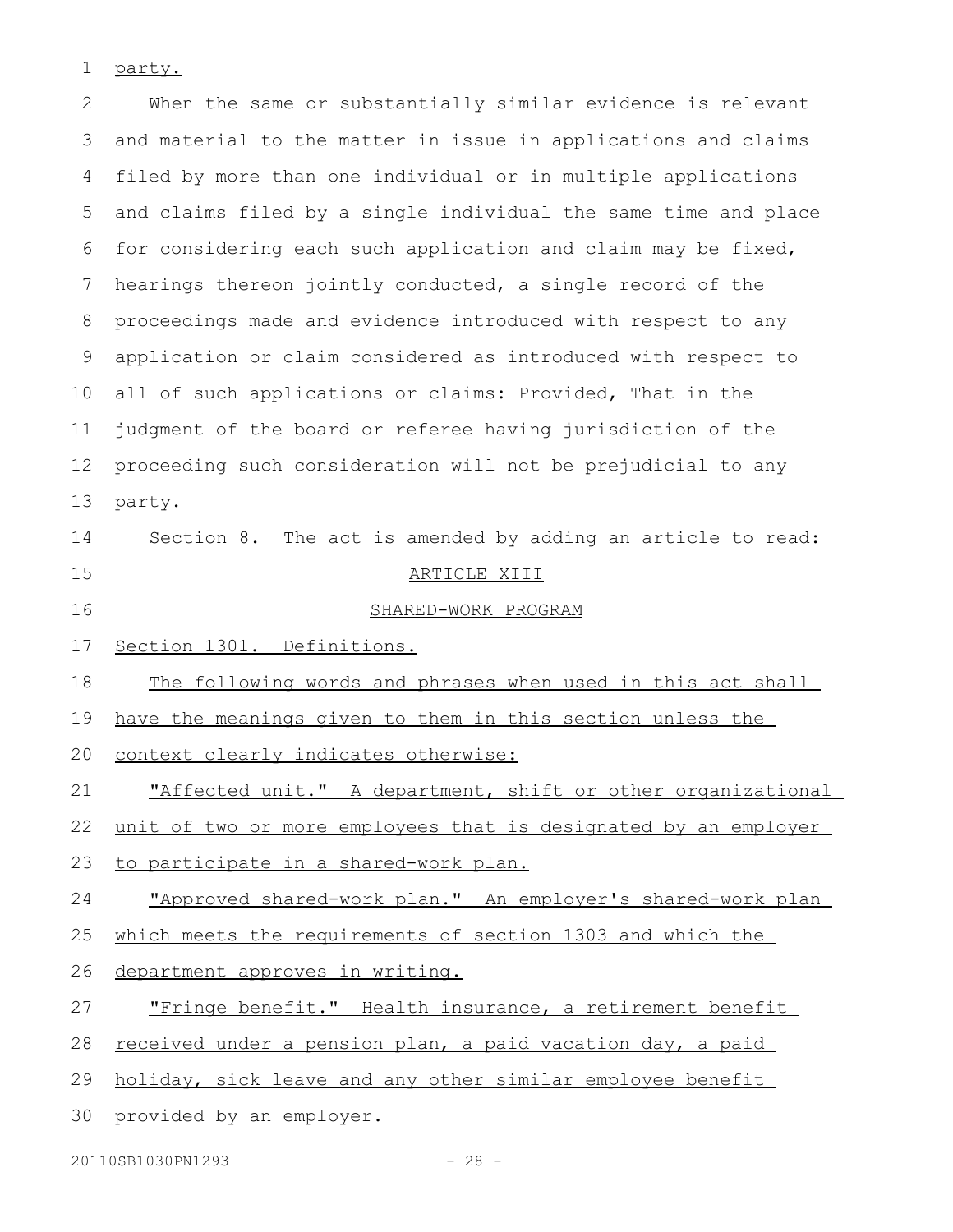| 1  | "Participating employee." An employee in the affected unit       |
|----|------------------------------------------------------------------|
| 2  | whose hours of work are reduced by the reduction percentage      |
| 3  | under the shared-work plan.                                      |
| 4  | "Participating employer." An employer who has a shared-work      |
| 5  | plan in effect.                                                  |
| 6  | "Reduction percentage." The percentage by which each             |
| 7  | participating employee's normal weekly hours of work are reduced |
| 8  | under a shared-work plan in accordance with section 1303(b).     |
| 9  | "Shared-work plan." A plan for reducing unemployment under       |
| 10 | which participating employees of an affected unit share the work |
| 11 | remaining after reduction in their normal weekly hours of work.  |
| 12 | Section 1302. Application to approve a shared-work plan.         |
| 13 | (a) Requirements.--An employer that meets all of the             |
| 14 | following requirements may apply to the department for approval  |
| 15 | of a shared-work plan:                                           |
| 16 | The employer has filed all quarterly reports and<br>(1)          |
| 17 | other reports required under this act and has paid all           |
| 18 | contribution, reimbursement, interest and penalty due through    |
| 19 | the date of the employer's application.                          |
| 20 | (2) If the employer is contributory, the employer's              |
| 21 | reserve account balance as of the most recent computation        |
| 22 | date preceding the date of the employer's application is a       |
| 23 | positive number.                                                 |
| 24 | The employer has paid wages for the 12 consecutive<br>(3)        |
| 25 | calendar quarters preceding the date of the employer's           |
| 26 | application.                                                     |
| 27 | Application.--An application under this section shall be<br>(b)  |
| 28 | made in the manner prescribed by the department and contain all  |
| 29 | information required by the department, including the following: |
| 30 | The employer's assurance that it will provide<br>(1)             |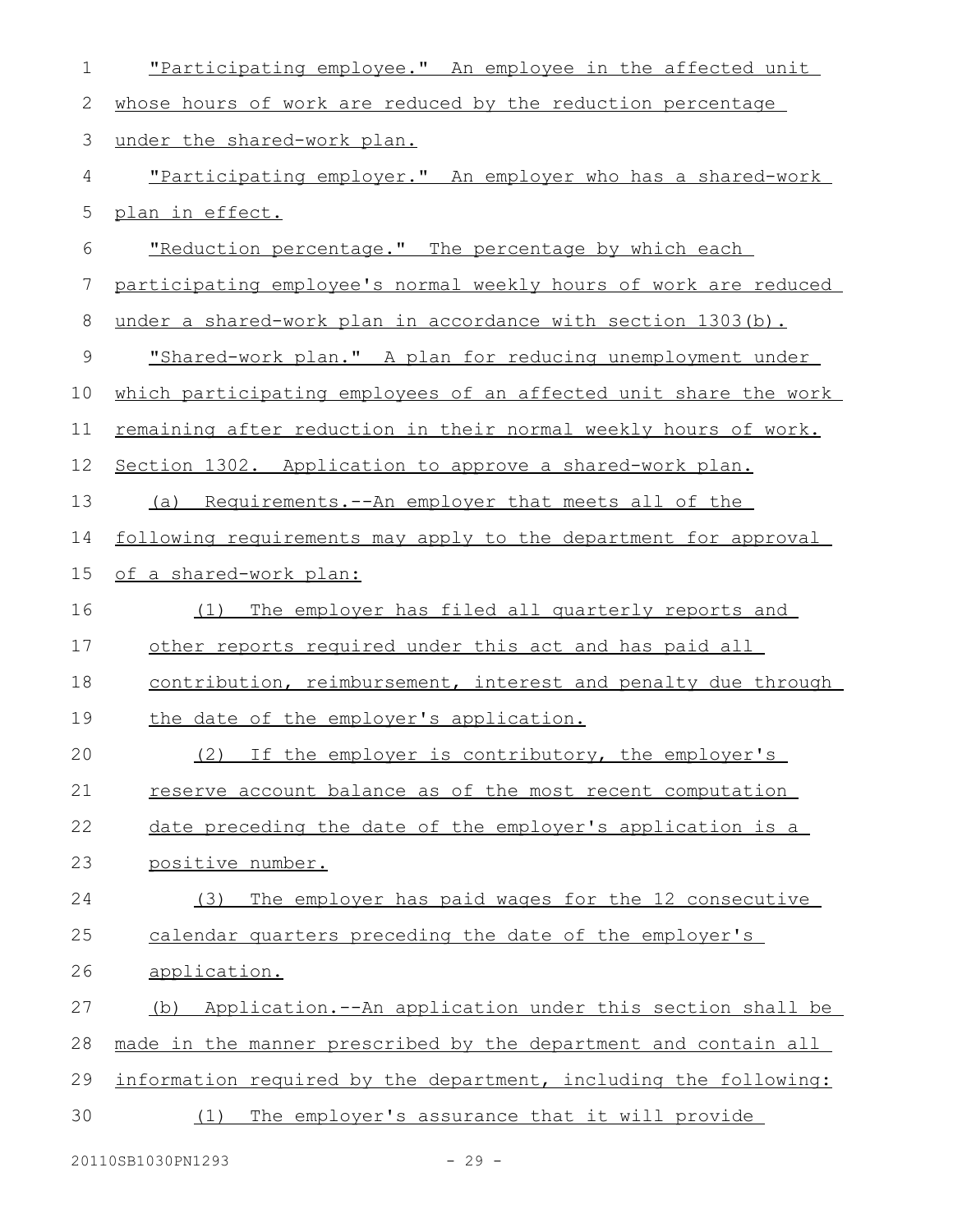| $\mathbf 1$   | reports to the department relating to the operation of its     |
|---------------|----------------------------------------------------------------|
| $\mathbf{2}$  | shared-work plan at the times and in the manner prescribed by  |
| 3             | the department and containing all information required by the  |
| 4             | department, including the number of hours worked each week by  |
| 5             | participating employees.                                       |
| 6             | (2) The employer's assurance that it will not hire new         |
| 7             | employees in, or transfer employees to, the affected unit      |
| 8             | during the effective period of the shared-work plan.           |
| $\mathcal{G}$ | (3)<br>The employer's assurance that it will not lay off       |
| 10            | participating employees during the effective period of the     |
| 11            | shared-work plan, or reduce participating employees' hours of  |
| 12            | work by more than the reduction percentage during the          |
| 13            | effective period of the shared-work plan, except in cases of   |
| 14            | holidays, designated vacation periods, equipment maintenance   |
| 15            | <u>or similar circumstances.</u>                               |
| 16            | (4) A list of the week or weeks within the requested           |
| 17            | effective period of the shared-work plan during which          |
| 18            | participating employees are anticipated to work fewer hours    |
| 19            | than the number of hours determined under section 1303(a)(5)   |
| 20            | due to circumstances included in paragraph (3).                |
| 21            | (5) The employer's certification that the implementation       |
| 22            | of a shared-work plan is in lieu of temporary layoffs that     |
| 23            | would affect at least 10% of the employees in the affected     |
| 24            | unit and would result in an equivalent reduction in work       |
| 25            | hours.                                                         |
| 26            | The employer's assurance that it will abide by all<br>(6)      |
| 27            | terms and conditions of this article.                          |
| 28            | (c) Multiple shared-work plans.--An employer may apply to      |
| 29            | the department for approval of more than one shared-work plan. |
| 30            | Section 1303. Shared-work plan requirements.                   |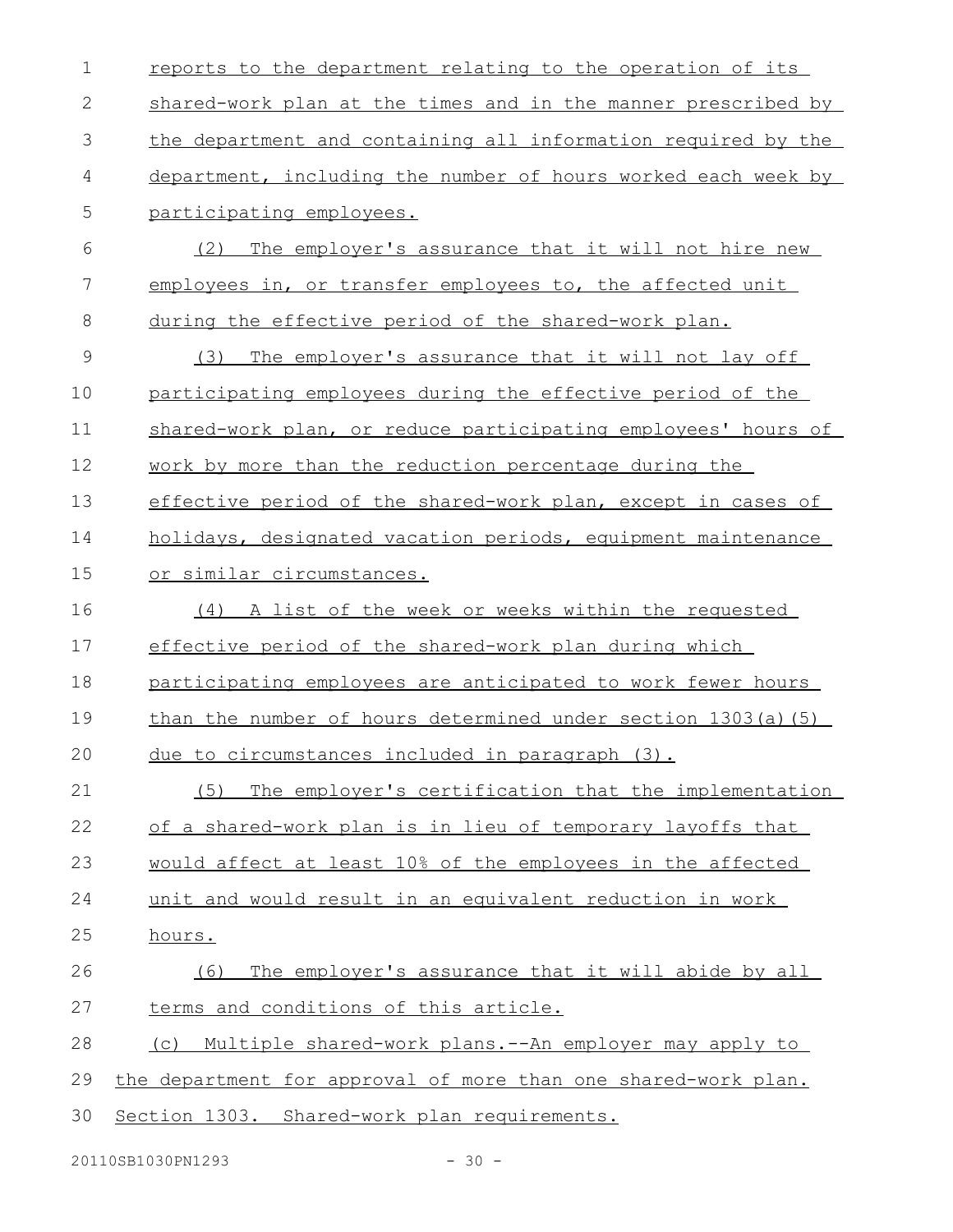| $\mathbf 1$   | General rule.--The department may approve a shared-work<br>(a) |
|---------------|----------------------------------------------------------------|
| 2             | plan only if the plan meets all of the following requirements: |
| 3             | The shared-work plan applies to one affected unit.<br>(1)      |
| 4             | (2) All employees in the affected unit are participating       |
| 5             | employees, except that the following employees may not be      |
| 6             | participating employees:                                       |
| 7             | An employee who has been employed in the<br>(i)                |
| 8             | affected unit for less than three months prior to the          |
| $\mathcal{G}$ | date the employer applies for approval of the shared-work      |
| 10            | plan.                                                          |
| 11            | (ii) An employee whose hours of work per week                  |
| 12            | determined under paragraph (5) is 40 or more hours.            |
| 13            | There are no fewer than two participating employees,<br>(3)    |
| 14            | determined without regard to corporate officers.               |
| 15            | The participating employees are identified by name<br>(4)      |
| 16            | and Social Security number.                                    |
| 17            | The number of hours a participating employee will<br>(5)       |
| 18            | work each week during the effective period of the shared-work  |
| 19            | plan is determined by the following formula:                   |
| 20            | employee's normal weekly hours of                              |
| 21            | work x (100% - reduction percentage)                           |
| 22            | (6) As a result of a decrease in the number of hours           |
| 23            | worked by each participating employee, there is a              |
| 24            | corresponding reduction in wages.                              |
| 25            | If any participating employee is covered by a<br>(7)           |
| 26            | collective bargaining agreement, the shared-work plan is       |
| 27            | approved in writing by the collective bargaining               |
| 28            | representative.                                                |
| 29            | The shared-work plan does not affect the fringe<br>(8)         |
| 30            | benefits of any participating employee not covered by a        |
|               |                                                                |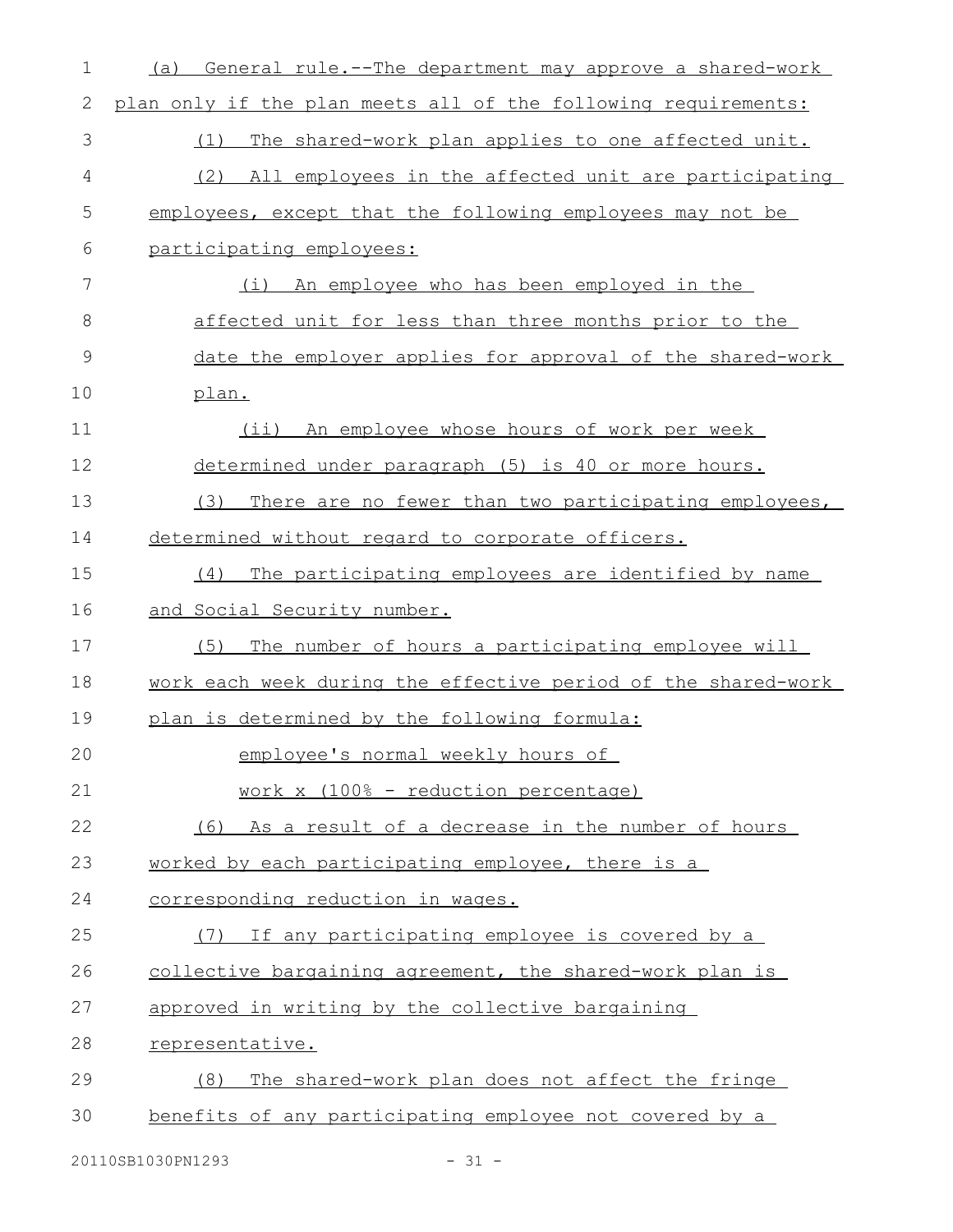| $\mathbf 1$  | collective bargaining agreement.                                 |
|--------------|------------------------------------------------------------------|
| $\mathbf{2}$ | The effective period of the shared-work plan is not<br>(9)       |
| 3            | more than 52 consecutive weeks.                                  |
| 4            | (10)<br>The effective period of the shared-work plan             |
| 5            | combined with effective periods of the participating             |
| 6            | employer's prior shared-work plans does not equal more than      |
| 7            | 104 weeks out of a 156-week period.                              |
| 8            | (11) The reduction percentage satisfies the requirements         |
| 9            | of subsection (b).                                               |
| 10           | Reduction percentage.--The reduction percentage under an<br>(b)  |
| 11           | approved shared-work plan shall meet all of the following        |
| 12           | requirements:                                                    |
| 13           | The reduction percentage shall be no less than 20%<br>(1)        |
| 14           | and no more than 40%.                                            |
| 15           | The reduction percentage shall be the same for all<br>(2)        |
| 16           | participating employees.                                         |
| 17           | The reduction percentage shall not change during the<br>(3)      |
| 18           | period of the shared-work plan unless the plan is modified in    |
| 19           | accordance with section 1308.                                    |
|              | 20 Section 1304. Approval or disapproval of shared-work plan.    |
| 21           | The department shall approve or disapprove a shared-work plan    |
| 22           | no later than 15 days after the date the employer's shared-work  |
| 23           | plan application that meets the requirements of section 1302 (b) |
| 24           | is received by the department. The department's decision shall   |
| 25           | be made in writing and, if the shared-work plan is disapproved,  |
|              |                                                                  |
| 26           | shall include the reasons for the disapproval.                   |
| 27           | Section 1305. Effective period of shared-work plan.              |
| 28           | (a) Number of weeks.--A shared-work plan is effective for        |
| 29           | the number of consecutive weeks indicated in the employer's      |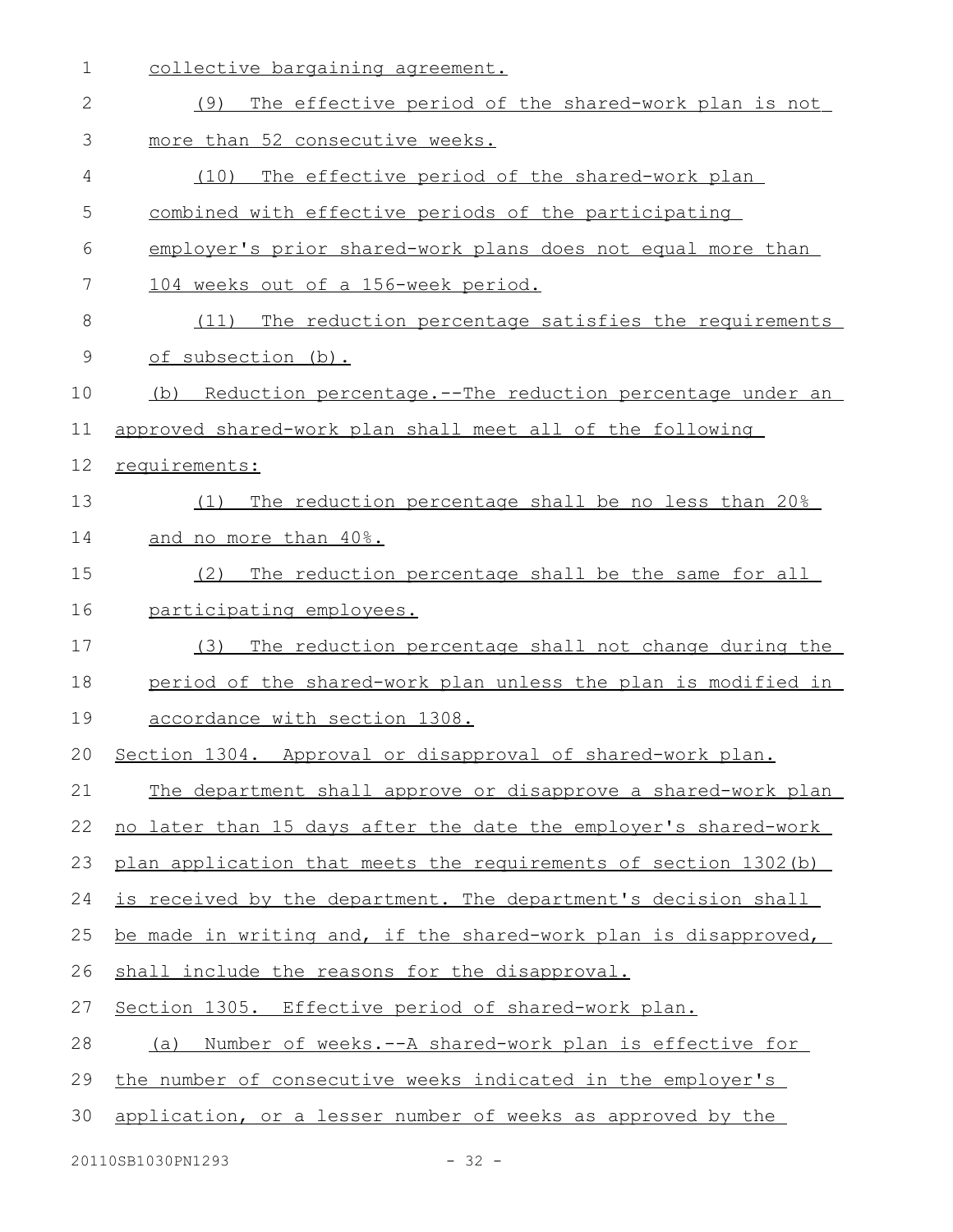| 1  | department, unless sooner terminated in accordance with section  |
|----|------------------------------------------------------------------|
| 2  | 1309.                                                            |
| 3  | (b) Start date.--The effective period of the shared-work         |
| 4  | plan shall begin with the first calendar week following the date |
| 5  | on which the department approves the plan.                       |
| 6  | Section 1306. Criteria for compensation.                         |
| 7  | (a) General rule.--Compensation shall be payable to a            |
| 8  | participating employee for a week within the effective period of |
| 9  | an approved shared-work plan during which the employee works the |
| 10 | number of hours determined under section 1303(a)(5) for the      |
| 11 | participating employer on the same terms, in the same amount and |
| 12 | subject to the same conditions that would apply to the           |
| 13 | participating employee without regard to this article, except as |
| 14 | follows:                                                         |
| 15 | (1) A participating employee shall not be required to be         |
| 16 | unemployed within the meaning of section 4(u) or file claims     |
| 17 | for compensation under section 401(c).                           |
| 18 | Notwithstanding section 404(d)(1), a participating<br>(2)        |
| 19 | employee shall be paid compensation in an amount equal to the    |
| 20 | product of his weekly benefit rate and the reduction             |
| 21 | percentage, rounded to the next lower whole dollar amount.       |
| 22 | (3)<br>The department shall not deny compensation to a           |
| 23 | participating employee for any week during the effective         |
| 24 | period of the shared-work plan by reason of the application      |
| 25 | of any provision of this act relating to active search for       |
| 26 | work or refusal to apply for or accept work other than work      |
| 27 | offered by the participating employer.                           |
| 28 | (4) A participating employee satisfies the requirements          |
| 29 | of section $401(d)(1)$ if the employee is able to work and is    |
| 30 | available for the employee's normal weekly hours of work with    |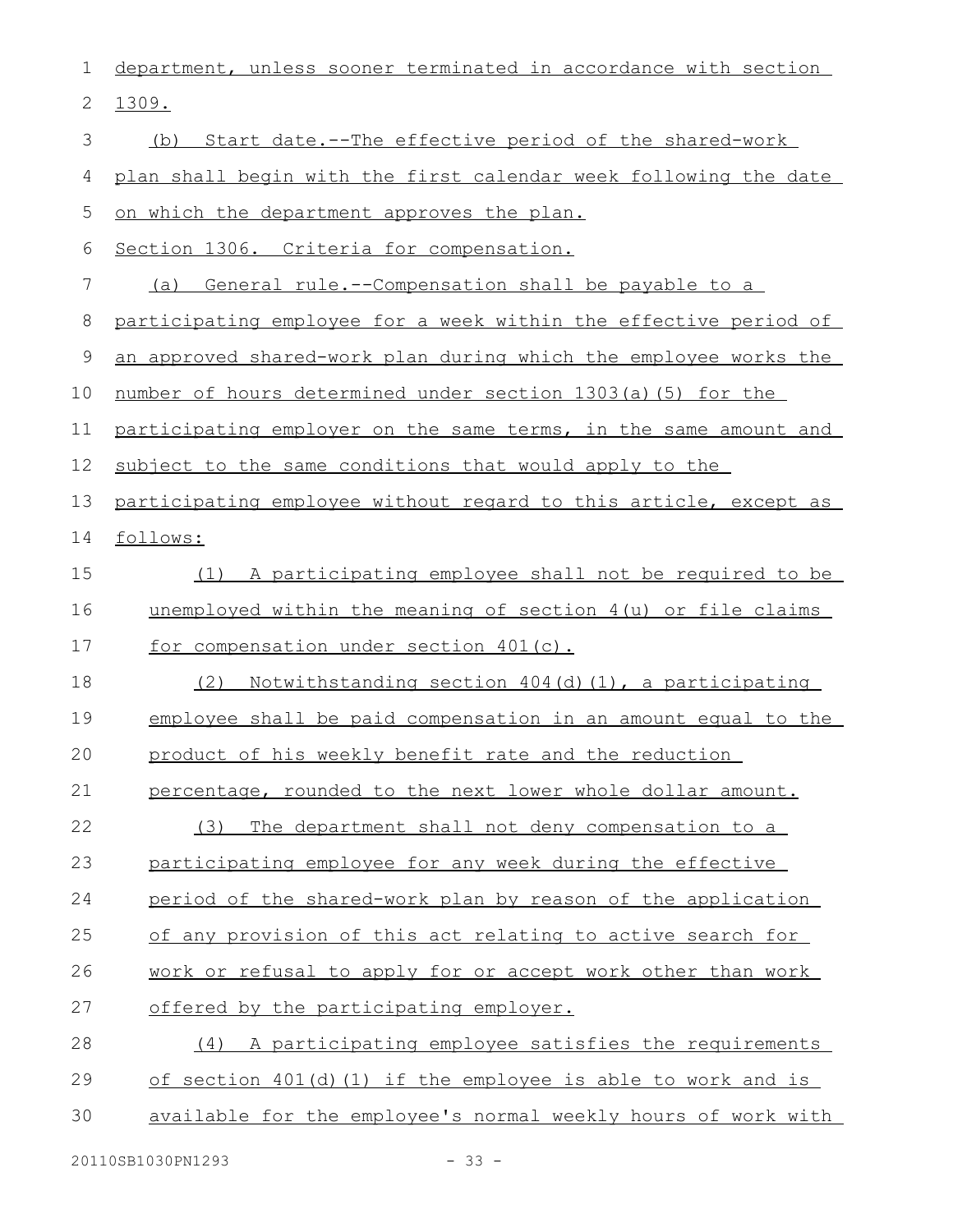1 the participating employer.

| $\mathbf{2}$  | (b)<br>Equivalent remuneration.--For purposes of subsection      |
|---------------|------------------------------------------------------------------|
| 3             | (a), if a participating employee works fewer hours than the      |
| 4             | number of hours determined under section 1303(a)(5) for the      |
| 5             | participating employer during a week within the effective period |
| 6             | of the approved shared-work plan, but receives remuneration      |
| 7             | equal to remuneration the employee would have received if the    |
| $\,8\,$       | employee had worked the number of hours determined under section |
| $\mathcal{G}$ | 1303(a)(5), the employee will be deemed to have worked the       |
| 10            | number of hours determined under section 1303(a)(5) during that  |
| 11            | week.                                                            |
| 12            | Inapplicability of article.--A participating employee's<br>(C)   |
| 13            | eligibility for compensation for a week within the effective     |
| 14            | period of an approved shared-work plan shall be determined       |
| 15            | without regard to this article under any of the following        |
| 16            | circumstances:                                                   |
| 17            | The employee works fewer hours than the number of<br>(1)         |
| 18            | hours determined under section 1303(a)(5) for the                |
| 19            | participating employer during the week and subsection (b)        |
| 20            | does not apply.                                                  |
| 21            | (2) The employee works more hours than the number of             |
| 22            | hours determined under section 1303(a)(5) for the                |
| 23            | participating employer during the week.                          |
| 24            | The employee receives remuneration for the week from<br>(3)      |
| 25            | the participating employer for hours in excess of the number     |
| 26            | of hours determined under section 1303(a)(5).                    |
| 27            | Section 1307. Participating employer responsibilities.           |
| 28            | Filing claims.--The department shall establish a<br>(a)          |
| 29            | schedule of consecutive two-week periods within the effective    |
| 30            | period of the shared-work plan. The department may, as           |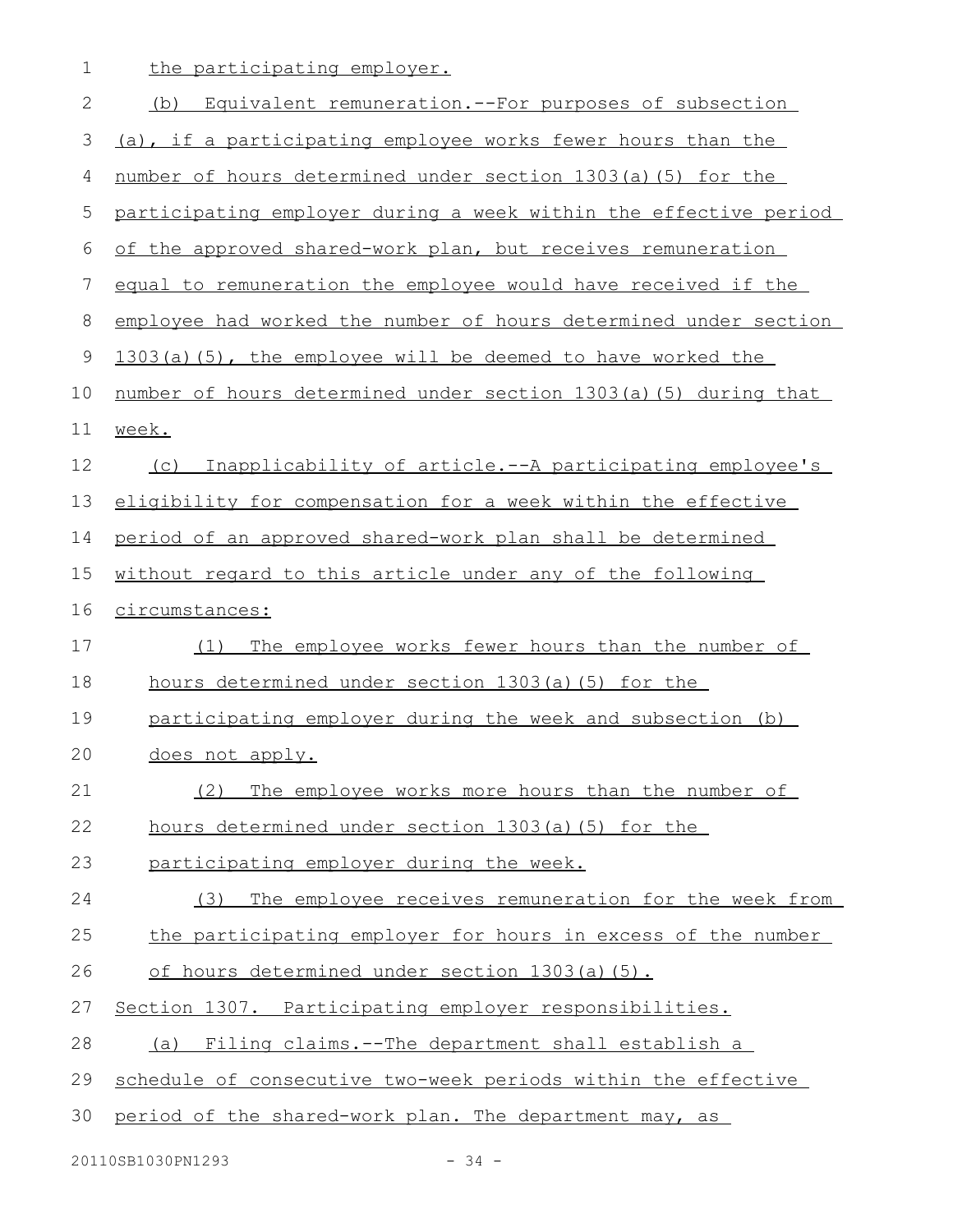| 1  | necessary, include one-week periods in the schedule and revise   |
|----|------------------------------------------------------------------|
| 2  | the schedule. At the end of each scheduled period, the           |
| 3  | participating employer shall file claims for compensation for    |
| 4  | the week or weeks within the period on behalf of the             |
| 5  | participating employees. The claims shall be filed no later than |
| 6  | the last day of the week immediately following the period,       |
| 7  | unless an extension of time is granted by the department for     |
| 8  | good cause. The claims shall be filed in the manner prescribed   |
| 9  | by the department and shall contain all information required by  |
| 10 | the department to determine the eligibility of the participating |
| 11 | employees for compensation.                                      |
| 12 | Benefit charges.--Notwithstanding any other provision of<br>(b)  |
| 13 | this act, compensation paid to participating employees for weeks |
| 14 | within the effective period of an approved shared-work plan will |
| 15 | be charged to the participating employer.                        |
| 16 | Section 1308. Modification of an approved shared-work plan.      |
| 17 | An employer may apply to the department for approval to          |
| 18 | modify an approved shared-work plan to meet changed conditions.  |
| 19 | The department shall reevaluate the plan and may approve the     |
|    | 20 modified plan if it meets the requirements for approval under |
| 21 | section 1303. If the modifications cause the shared-work plan to |
| 22 | fail to meet the requirements for approval, the department shall |
| 23 | disapprove the proposed modifications.                           |
| 24 | Section 1309. Termination of an approved shared-work plan.       |
| 25 | (a) General rule.--The secretary may terminate an approved       |
| 26 | shared-work plan for good cause.                                 |
| 27 | Good cause.--For purposes of subsection (a), good cause<br>(b)   |
| 28 | includes any of the following:                                   |
| 29 | The approved shared-work plan is not being executed<br>(1)       |
| 30 | according to its approved terms and conditions.                  |
|    |                                                                  |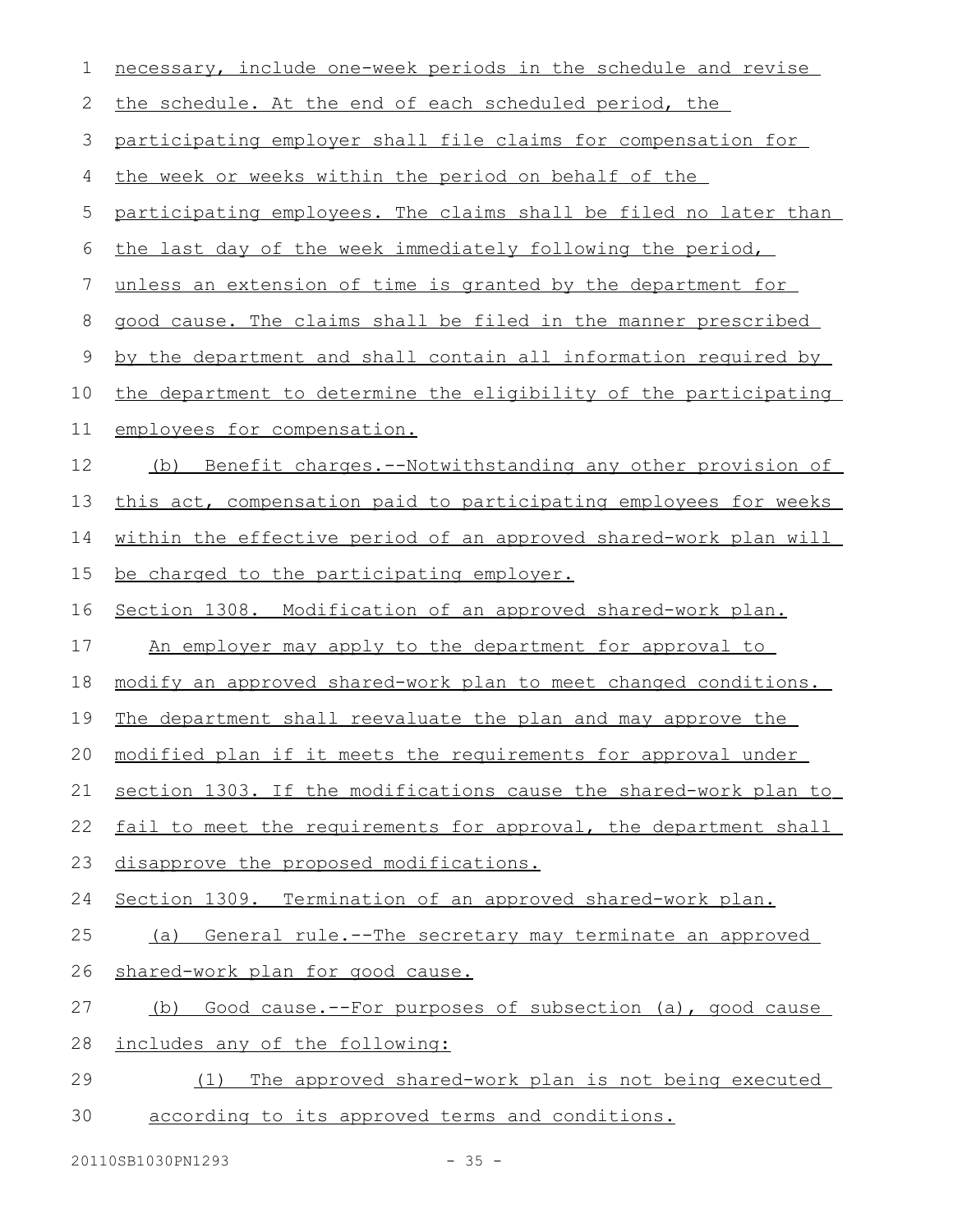| $\mathbf 1$ | The participating employer fails to comply with the<br>(2)                   |
|-------------|------------------------------------------------------------------------------|
| 2           | assurances given in the approved shared-work plan.                           |
| 3           | The participating employer or a participating<br>(3)                         |
| 4           | employee violates any criteria on which approval of the                      |
| 5           | shared-work plan was based.                                                  |
| 6           | (c) Termination by employer.--The employer may terminate an                  |
| 7           | approved shared-work plan by written notice to the department.               |
| 8           | Section 1310. Department discretion.                                         |
| 9           | The decision to approve or disapprove a shared-work plan, to                 |
| 10          | approve or disapprove a modification of an approved shared-work              |
| 11          | plan or to terminate an approved shared-work plan will be made               |
| 12          | within the department's discretion. Such decisions are not                   |
| 13          | subject to the appeal provisions of Article V.                               |
| 14          | Section 1311. Publication of notice.                                         |
| 15          | The department shall transmit to the Legislative Reference                   |
| 16          | Bureau for publication in the Pennsylvania Bulletin notice that              |
| 17          | the provisions of this article have been approved by the United              |
| 18          | States Department of Labor as required under section 3304(a) (4)             |
| 19          | (E) of the Federal Unemployment Tax Act (Public Law 86-778, 26               |
|             | 20 <u>U.S.C. § 3304(a)(4)(E))</u> and section 303(a)(5) of the Social        |
| 21          | Security Act (49 Stat. 620, 42 U.S.C. § 503(a)(5)).                          |
| 22          | Section 1312. Severability.                                                  |
| 23          | <u>Notwithstanding any other section of this act, if any</u>                 |
| 24          | provision or provisions of this article cause the United States              |
| 25          | Department of Labor to withhold approval of this article as                  |
| 26          | required under section 3304(a)(4)(E) of the Federal Unemployment             |
| 27          | <u>Tax Act (Public Law 86-778, 26 U.S.C. § 3304(a)(4)(E)) and</u>            |
| 28          | section 303(a)(5) of the Social Security Act (49 Stat. 620, 42               |
| 29          | U.S.C. $\frac{1}{5}$ 503(a)(5)), the department is authorized to permanently |
| 30          | suspend the provision or provisions.                                         |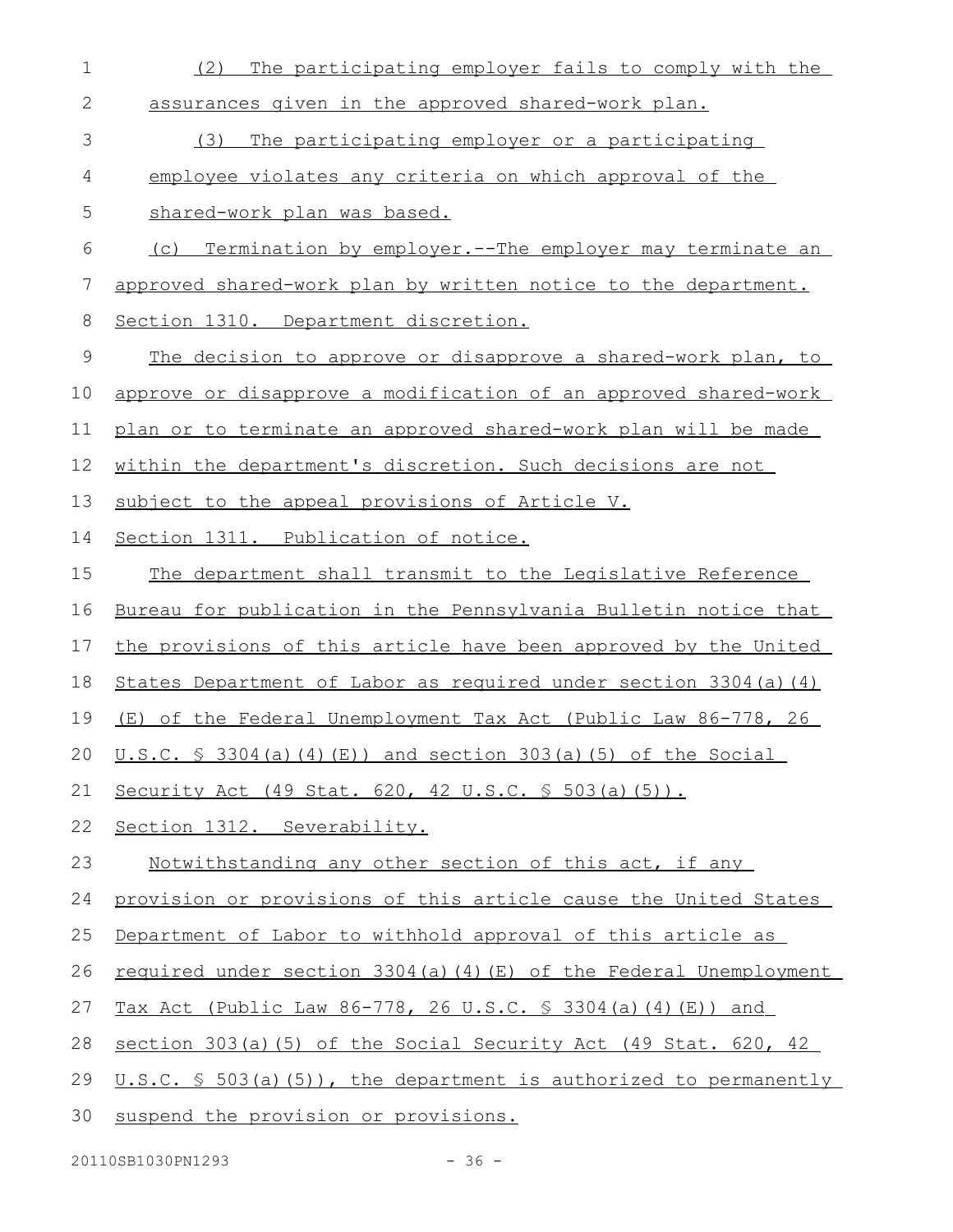Section 1313. Expiration. 1

## 2

This article shall expire five years from its effective date. Section 9. This act shall apply as follows: 3

(1) The amendment or addition of sections 213, 302 and 302.1, other than section 302.1(c) OF THE ACT, shall apply to charges for compensation corresponding to benefit years that begin on and after the effective date of sections 213, 302 and 302.1 of the act. 4 5 6 7 8

(2) The addition of section  $302.1(c)$  (1) and (2) of the act shall apply to notices of determination regarding eligibility for benefits that are issued on or after the date of implementation of the Department of Labor and Industry's system to provide relief from charges without an employer request, as announced by the Secretary of Labor and Industry in a notice published in the Pennsylvania Bulletin. The addition of section  $302.1(c)$  (3) shall apply to relief from charges that is granted on or after such implementation date. 9 10 11 12 13 14 15 16 17

(3) The amendment of section 401(b) OF THE ACT shall apply to benefit years that begin on after January 1, 2012. 18 19

(4) The amendment of section 404, other than the amendment of section  $404(d)$   $(1)$   $404(c)$  AND (D)(1) and the addition of section 404(d)(1.1) OF THE ACT, shall apply to the determination of the maximum weekly benefit rate for benefit years that begin on or after January 1, 2013. 20 21 22 23 24

 $\leftarrow$ 

 $\leftarrow$ 

 $\leftarrow$ 

 $\leftarrow$ 

 $\leftarrow$ 

 $\leftarrow$ 

(5) The amendment or addition of section 404(d)(1) and (1.1) OF THE ACT shall apply to benefit years that begin on or after the effective date of section  $404(d)(1)$  and  $(1.1)$ . (6) THE AMENDMENT OR ADDITION OF SECTION 404(D)(1) AND (1.1) OF THE ACT SHALL NOT APPLY TO SEVERANCE PAY AGREEMENTS THAT WERE AGREED TO BY AN EMPLOYER AND EMPLOYEE PRIOR TO THE 25 26 27 28 29 30